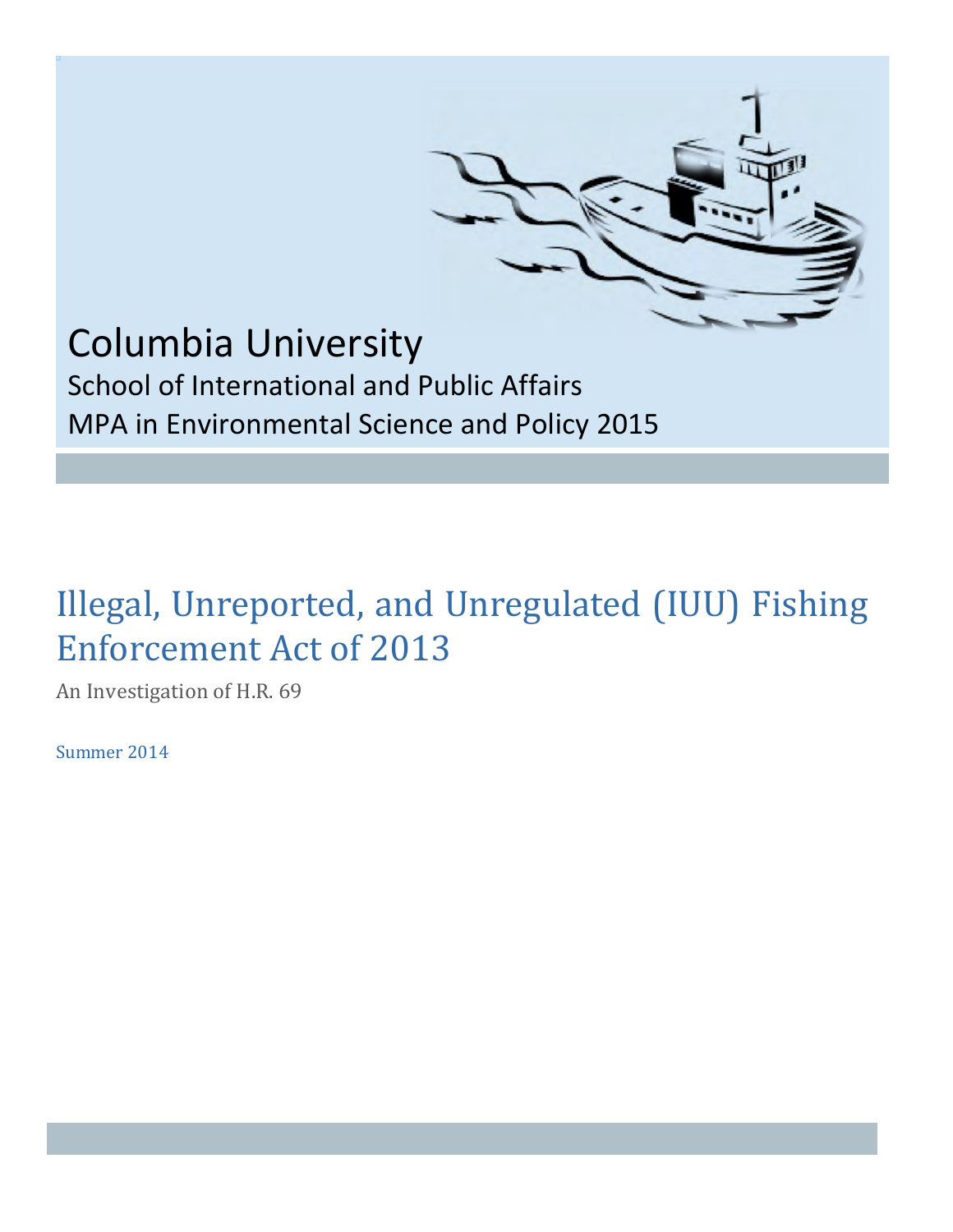ENVP U9229: Workshop in Applied Earth Systems Management Columbia University: School of International and Public Affairs

Faculty Advisor: Dr. Robert Cook

Manager: Stephanie Leombruno Deputy Manager: Ingunn Gunnarsdottir

Team!Members: Marco Bassano Alyssa Fico Casey Furr Ligia Henriquez Malin Meyer Olivia Owre-Bell Holly!Winters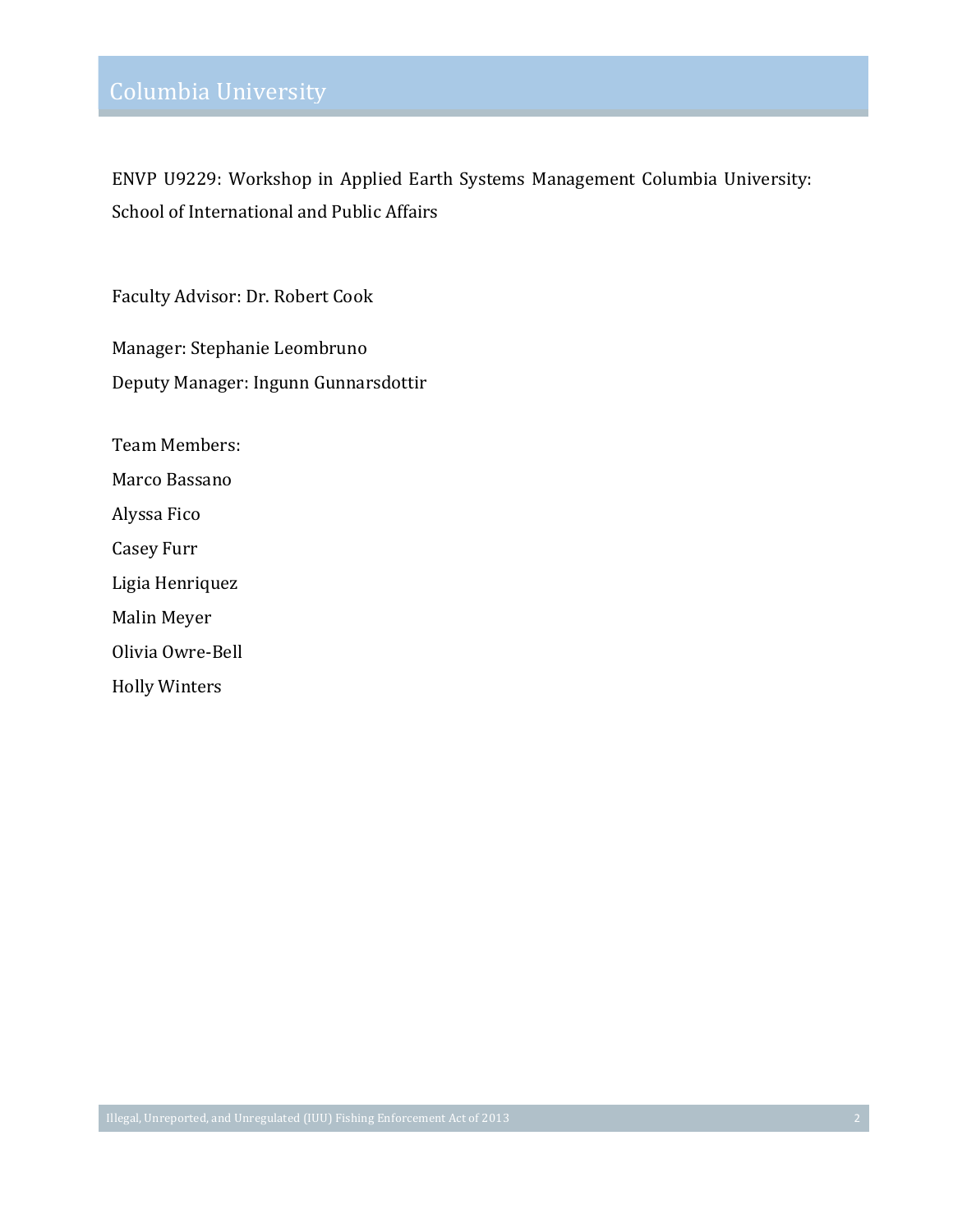## Table of Contents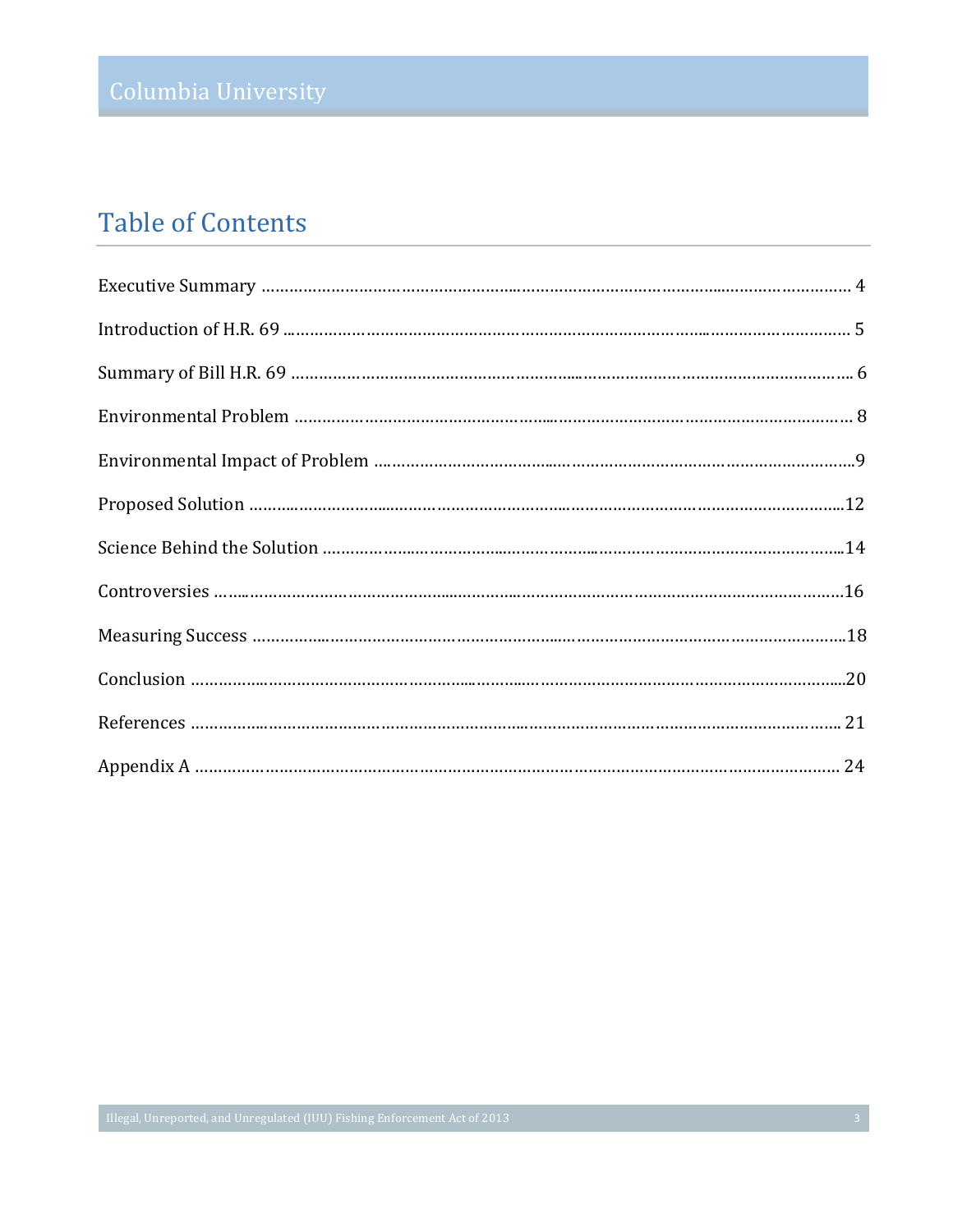### **Executive Summary**

There is consensus among scientists and policymakers alike that commercial fish stocks are suffering. While difficult to quantify, there is also consensus that illegal, unreported, and unregulated (IUU) fishing contributes to declining fish stocks. A decline in fish stocks results in a number of other effects, including a loss of biodiversity, ecosystem health, and erosion in food security. Every country in the world is dependent on fish as a protein source to some degree, and with study after study concluding that commercial fish stocks are in decline, the need to mitigate IUU fishing is critical.

The Illegal, Unreported, and Unregulated (IUU) Fishing Enforcement Act of 2013, or H.R. 69, intends to combat IUU fishing and its effects by amending fourteen current pieces of legislation with the goal of increasing enforcement, enforcement mechanisms and, ultimately, fisheries laws compliance. To fulfill the goals of H.R. 69, a number of programs would need to be created and implemented. However, many programs and initiatives currently in operation could serve as excellent models for programs under H.R. 69.

In order to reach an effective sustainable management of fisheries, a multidisciplinary approach is necessary. Standardized data about illegal, unreported, and unregulated fishing is necessary in order to establish applicable and effective models of the real situation to the extent possible. H.R. 69 would be an excellent first step in effective fisheries management, as the approach and methods are multidisciplinary, and the effects could be wide in scope, aiding fishery health and management not only in the U.S., but by serving as an example for other governments around the world.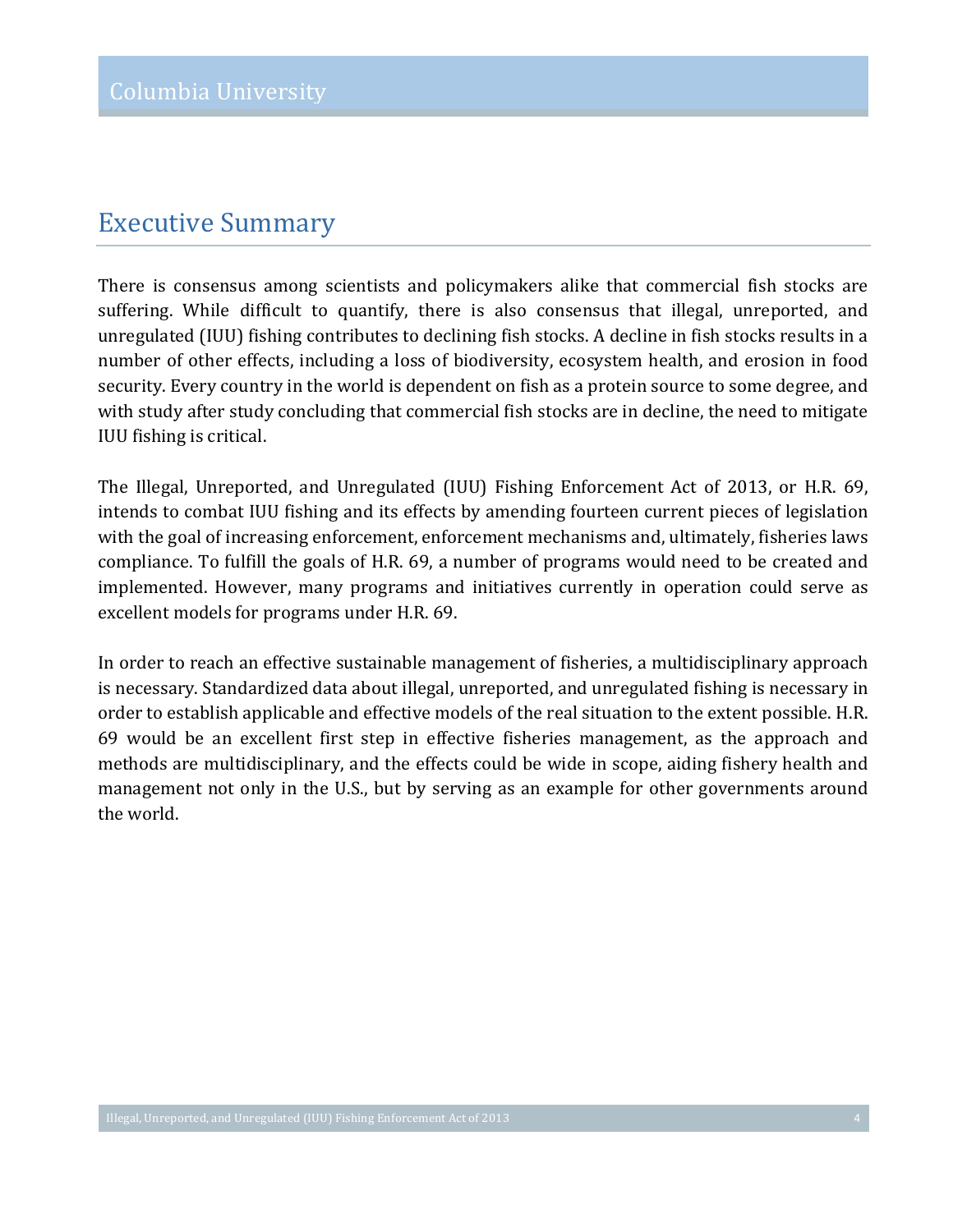### Introduction to H.R. 69

#### **Summary of H.R. 69**

In January 2013, Congresswoman Madeleine Bordallo introduced The Illegal, Unreported, and Unregulated Fishing Enforcement Act of 2013 (H.R. 69). This bill heightens the implementation and enforcement processes of existing national and international agreements regarding illegal, unreported, and unregulated (IUU) fishing. H.R. 69 has the objective of protecting U.S. fishing communities from unfair competition while protecting global marine ecosystems, reducing food scarcity issues in the future, and providing consumer confidence that the fish purchased is from legal and sustainable sources.

Other proponents include advocacy groups, conservationists, as well as environmentally conscious individuals and organizations. Opponents of H.R. 69 include those who benefit from IUU fishing financially, as well as those segments of American civil society that view their fishing practices as part of their culture or tradition.

#### **The'Problem'of'Illegal,'Unreported, and'Unregulated'Fishing'(IUU)**

The nature of IUU fishing limits the ability of governments, scientists, and responsible fishers to accurately monitor and manage fish stocks. Scientists estimate marine harvesting at the current rate will result in the total depletion of worldwide fish stocks in the next 34 years (National Geographic, 2014). Furthermore, according to the Food and Agriculture Organization of the United Nations (FAO, 2014), international agreements regulating fishing are not preventing IUU fishing. This failure is in large part due to other signatory nations' insufficient capacity, resources, and priority to enforce them (FAO, 2014). Despite strict controls on fisheries in the U.S., international IUU fishing poses significant economic, social and environmental threats to the U.S., mainly because more than 90 percent of the seafood in U.S. markets is imported, making it the world's third largest importer of seafood (NOAA, 2014).

The bill currently remains immobile with a 15 percent chance of enactment (govtrack.us, 2014).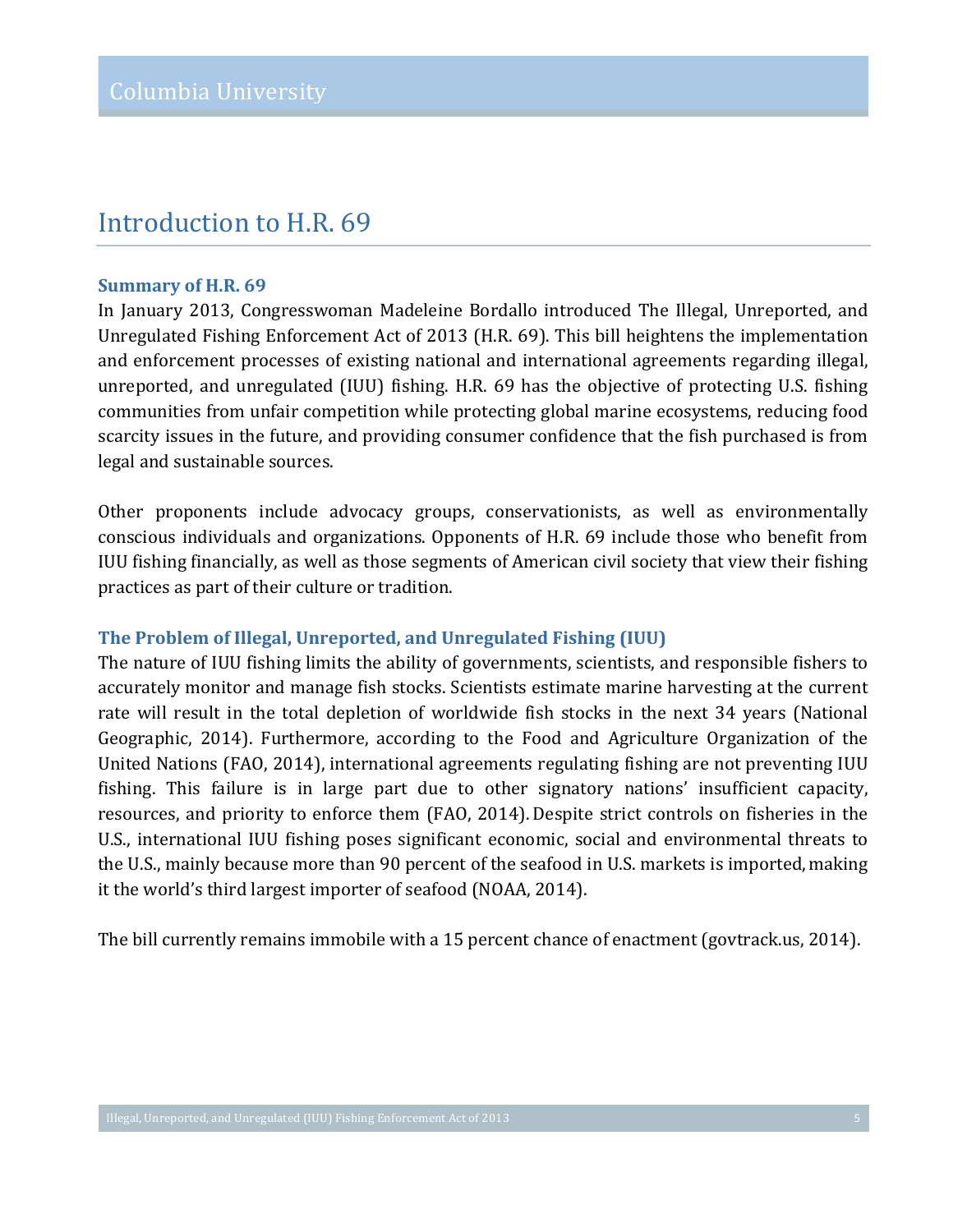### Summary of Bill H.R. 69

#### **Purpose of H.R. 69**

The purpose of H.R. 69 is to "strengthen enforcement mechanisms to stop illegal, unreported and unregulated fishing" (H.R. 69, 2013). H.R. 69 intends to protect U.S. fishing communities from unfair competition; provide consumers with confidence that the fish they purchase from legal and sustainable sources; and maintain healthy global marine ecosystems, ensuring fish supply continuity in the future.

#### **Overview of H.R. 69 Bill Text**

H.R. 69 amends fourteen different Acts related to national and international fisheries law. Details of these amendments are given in Appendix A (on page 24). H.R. 69 is separated into two sections based on their function. Title I deals with strengthening fisheries enforcement mechanisms, while Title II focuses on the implementation of the Antigua Convention. Below is an overview of the main goals and directives of the bill:

#### Title I: Strengthening Fisheries Enforcement Mechanisms

Amends High Seas Driftnet Moratorium Protection Act by:

- Granting the Secretary the same means and jurisdictional powers as stated in the Magnuson-Stevens Fishery Conservation and Management Act
- Increasing civil penalties up to \$100,000 per violation
- Referring unpaid violations to U.S. Attorney General
- Increasing strictness of permit standards
- Directing Secretary of Commerce to maintain a list of identified vessels that engaged in IUU fishing within the past three years.

Amends Northern Pacific Halibut Act of 1982 and the Northwest Atlantic Fisheries Convention Act of 1995 by:

- Allowing officials to investigate fishing vessels from the U.S. and abroad
- Allowing officials to inspect facilities and records of facilities engaging in fish-related activities
- Allowing officials to delay fish shipments for up to five days.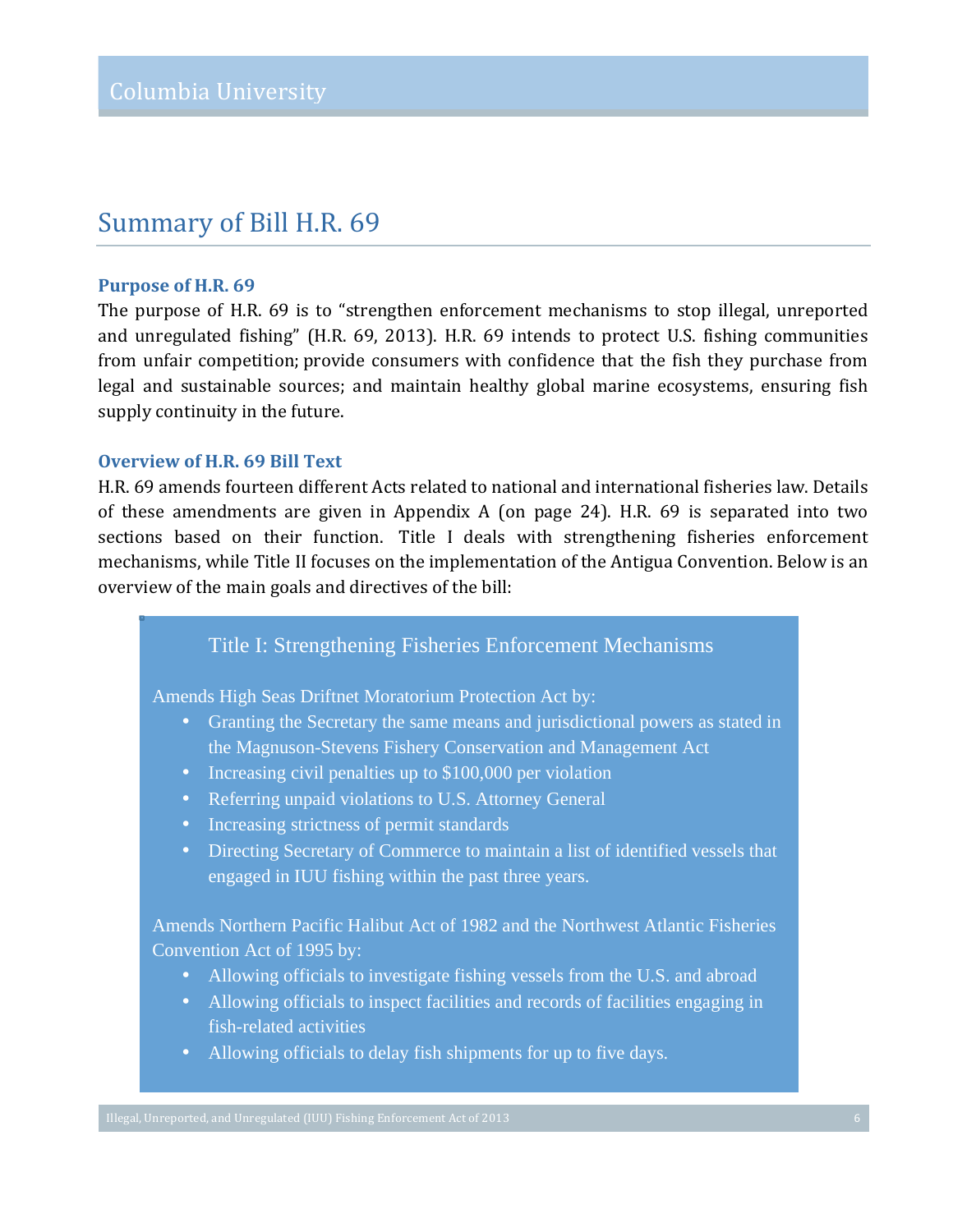#### Title II: Implementation of the Antigua Convention

Amends the Tuna Conventions Act of 1950 by:

- Mandating a total of four Commissioners, giving ultimate authority over Commissioners to the Secretary
- Authorizing Secretary to regulate administrative matters regarding **Commissioners**
- Amending committee personnel requirements
- Establishing the General Advisory and Scientific Advisory Committees
- Authorizing General Advisory and Scientific Advisory Committees to fulfill Act's provisions
- Authorizing Secretary to create regulations to fulfill obligations of this Act.

Repeals the Eastern Pacific Tuna Licensing Act of 1984.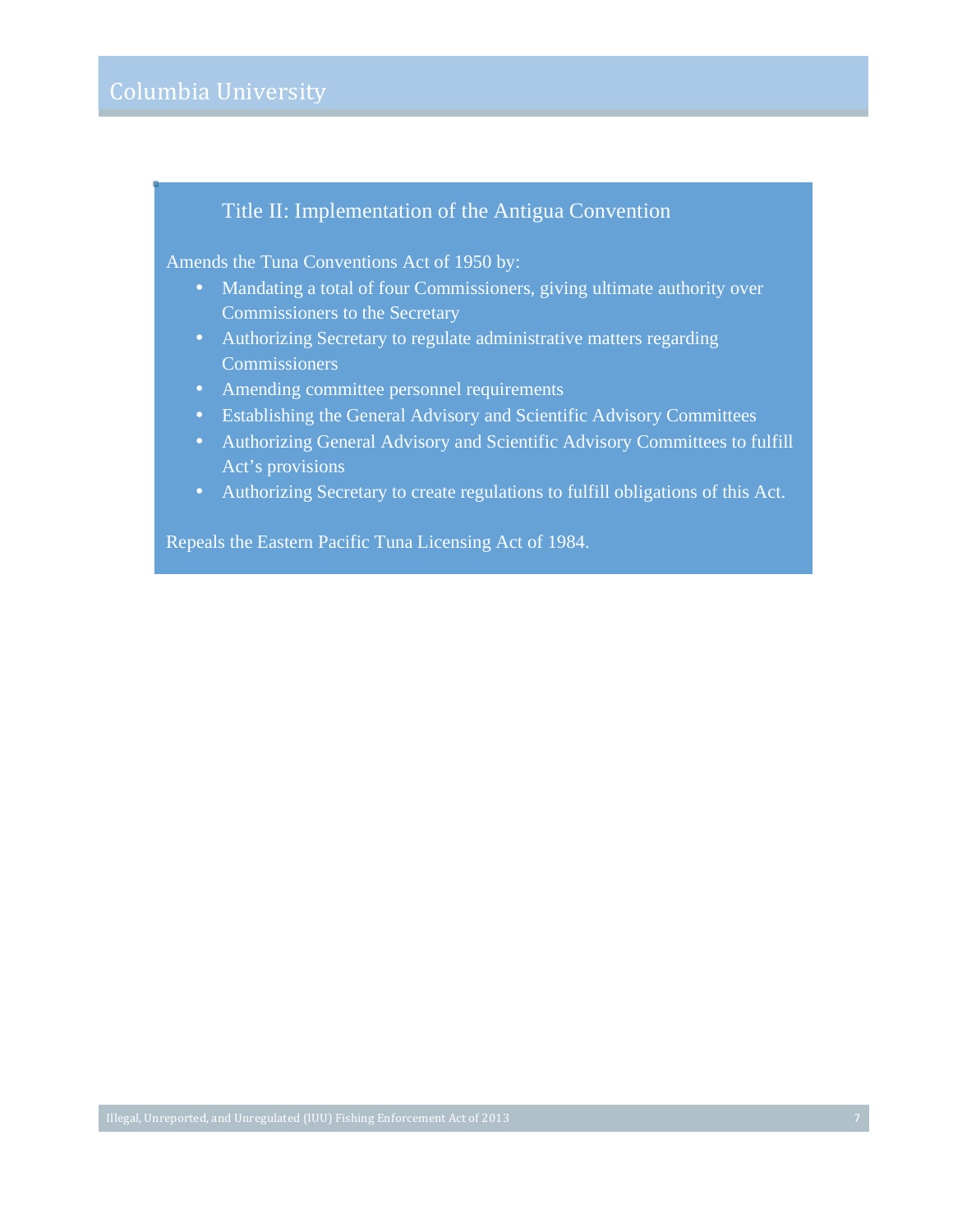## Environmental!Problem!

As previously stated, the Illegal, Unreported, and Unregulated Fishing Enforcement Act of 2013 (H.R. 69) is designed to amend and reinforce existing Acts in order to hinder IUU fishing. The definition of IUU fishing is seen in the box below:

Illegal, unreported, and unregulated fishing (IUU) occurs when anyone fishes:

- Without a permit
- With a suspended permit
- After a permit has been revoked
- When a fisher fails to report their catch partially or completely
- With an unregulated vessel, equipment, or methods
- In marine reserves.

*A fisher refers to any person or organization that fishes either legally or illegally.*

Government agencies set fishing standards and regulations in order to preserve fish stock sustainability. When IUU fishers violate the regulations, they increase the total take of fish, which deplete the stocks for future generations. This also creates serious environmental concerns, such as major biodiversity loss in marine ecosystems (biodiversity is defined as the variety of life in an ecosystem). In addition, IUU fishers often use prohibited methods or equipment like bottom trawling or driftnets. Bottom trawling causes serious damage to coral reefs and other fragile marine systems (Slow Fish, 2014). These activities can therefore significantly contribute to stock decline. It is estimated that IUU accounts for 20 percent of the world's seafood catch *(Ibid, 2014).* As the name suggests, nearly all IUU fishing catch goes unreported to the appropriate government agencies, drastically affecting stock estimates used to set catch limits necessary for managing the fish populations, and further undermining the sustainability of the species.

H.R. 69 aims to decrease IUU fishing by increasing the jurisdiction and expanding the scope of the Coast Guard and Secretary of Commerce, as well as providing additional Federal and State resources as needed. By giving the Coast Guard and the Secretary of Commerce the authority to call on government agencies and solicit government resources, H.R. 69 grants more authority to those tasked with implementing regulations amended in H.R. 69.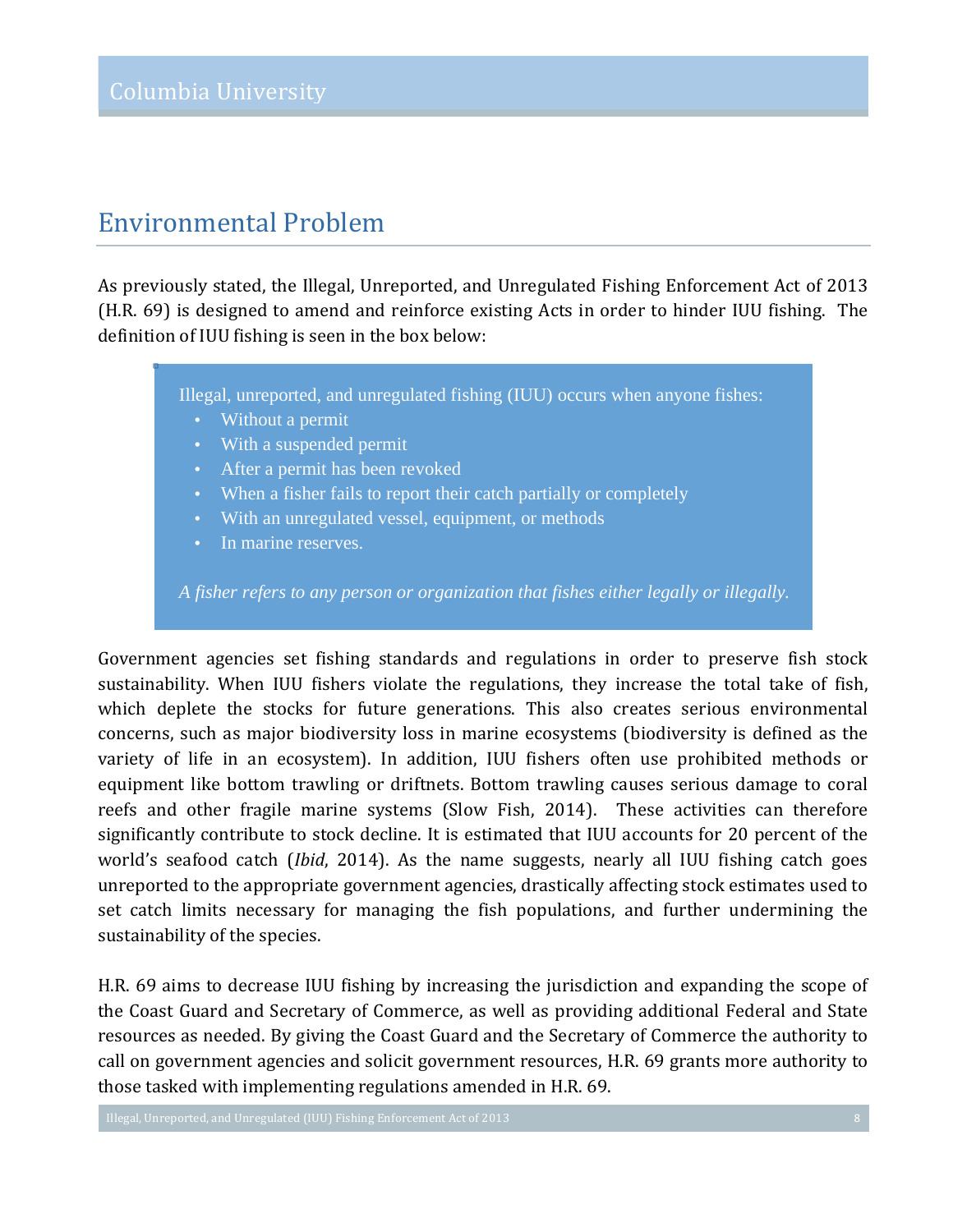## Environmental Impact of Problem

IUU fishing has a number of consequences, and some of the most critical include its effects on loss of fish stocks, biodiversity, ecosystem health, and erosion in food security. Below is an overview of the main environmental impacts of the problem:

#### **Loss of Biodiversity**

IUU fishing can significantly decrease fish stocks, causing

#### Consequences of IUU fishing:

- Loss of biodiversity
- Reduction in fish stocks
- Harm to ecosystem health
- Erosion in food security

negative effects on ecosystems and biodiversity. Biodiversity is defined as the variety of living things in an ecosystem (Seaweb, 2014). Studies on the loss of biodiversity within marine environments indicate numerous consequences. The elimination of locally adapted populations and species sabotages the stability and recovery potential of the marine ecosystem (Worm et al., 2006). The continual, massive legal and illegal fishing is altering and potentially harming the complex equilibrium necessary for ecosystems to function. This is important, as literature suggests local species richness is critical in enhancing ecosystems' productivity and stability (Loreau et al., 2001).

Due to fish stock abundance and the oceans' vastness, it is commonly believed that reductions in marine fish stocks do not result in species extinction. However, studies have shown that coastal and marine fish communities are losing populations, species, or entire functional groups (Jackson et al., 2001). Indeed, research conducted by Dr. Boris Worm from Dalhouse University reveals that if current fishing rates continue, the world's seafood population will collapse by 2048 (Fig. 1), impairing the ability of marine ecosystems to feed a growing human population (Worm et al, 2006).

#### **Reduction in fish stocks**

Fisheries are considered collapsed when catches drop under 10 percent of the recorded maximum. Measurements meeting this criteria have increased considerably in the past twenty years, especially for large marine ecosystems, with 29 percent of species currently fished considered collapsed in 2003 (Worm et al., 2006). A number of factors could be the cause of this loss of fishery, such as habitat loss and destruction, alterations in ecosystem composition, introduction of non-native species, pollution and contamination, and global climate change. H.R. 69 addresses the issue of fishery loss caused by overexploitation in the form of over-fishing.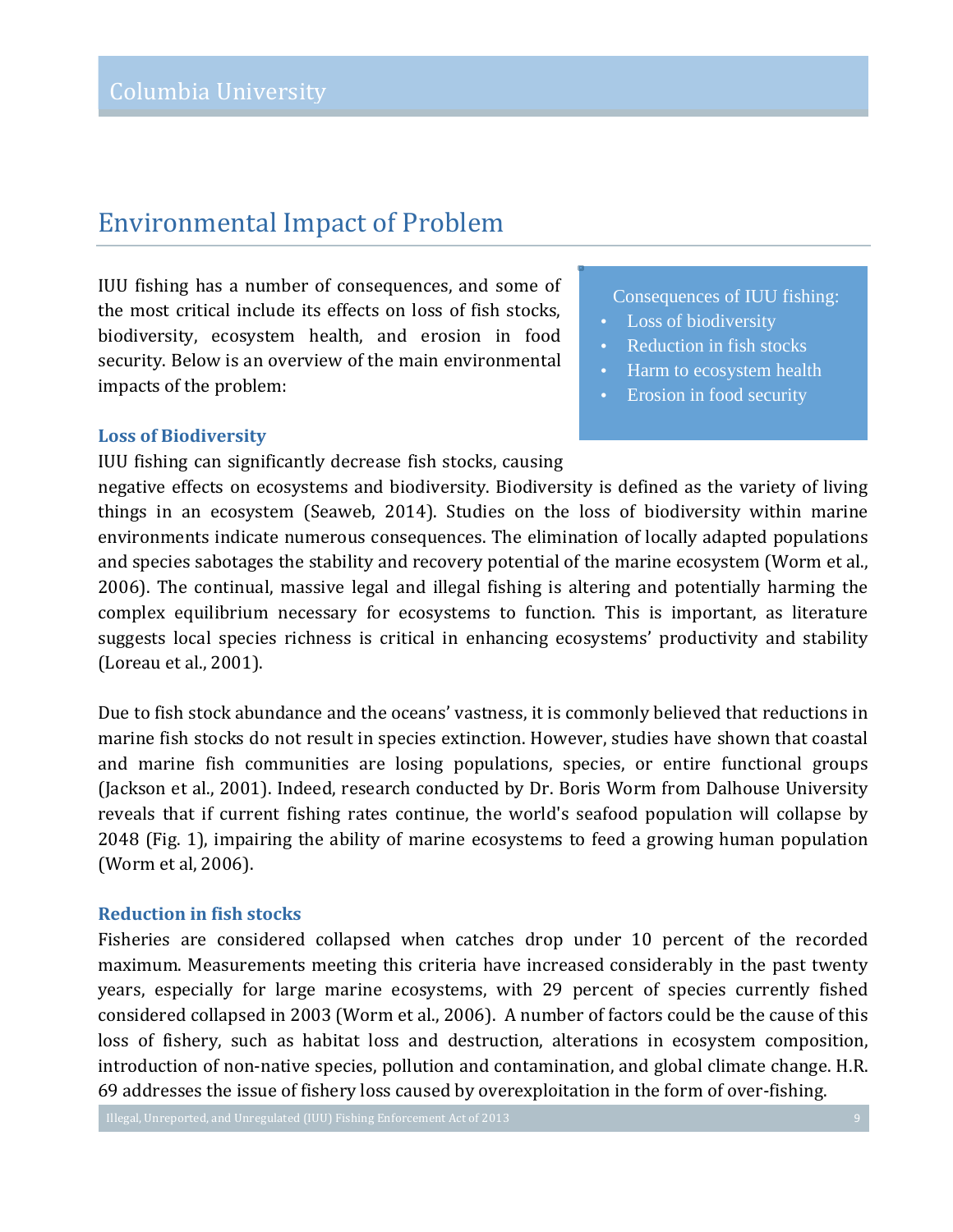Over-fishing is considered to be the practice of fishing at a non-sustainable rate. Many past fishing practices were not sustainable and resulted in the depletion of several different fish species. This problem arose in the late 1980s when global catches began declining significantly. Scientists estimate marine harvesting at the current rate will result in the total depletion of worldwide commercial fish stocks by 2050 (Fig. 1). The main consequence of over-fishing is a reduction in fish stock size. Studies over the past decades have shown that this overexploitation can result in a collapse of the particular species making it an unviable catch due to its diminished size. Healthy fish stocks often serve a fundamental role within their environment, helping to maintain a delicate equilibrium. Therefore, this loss has a ripple effect throughout the ecosystem, affecting all organisms in the food chain, as organisms in an ecosystem are dependent on each other for survival (Briley, 2014).

#### **Bycatch**

The National Oceanic and Atmospheric Administration (NOAA) defines bycatch as: "the discarded catch of any living marine resource, plus unobserved mortality due to a direct encounter with fishing gear" (National Geographic, 2014). This broad definition refers to any marine life caught that was not the species targeted, which includes juveniles of the targeted species that do not meet regulations, or any other non-target species. It is estimated that bycatch constitutes up to 40.4 percent of global marine catches (Davies et al., 2009); this can have major negative impacts on marine biodiversity, manifesting in numerous ways. A large juvenile bycatch of a specific species results in a significant population loss and an extended population recovery period, as these animals are unable to contribute to the future of the population by reproducing. Non-target species are affected by bycatch in similar ways, including extended recovery periods. A common bycatch is the target species' predators as they are often in close proximity to the target species at the time of catch. These predators include sharks, sea





Trends reporting the current species loss (red line), already around 30 percent, and the projected long term trend (dotted blue line). The projection is made using the current exploitation rates if no action is taken (Worm et al., 2006).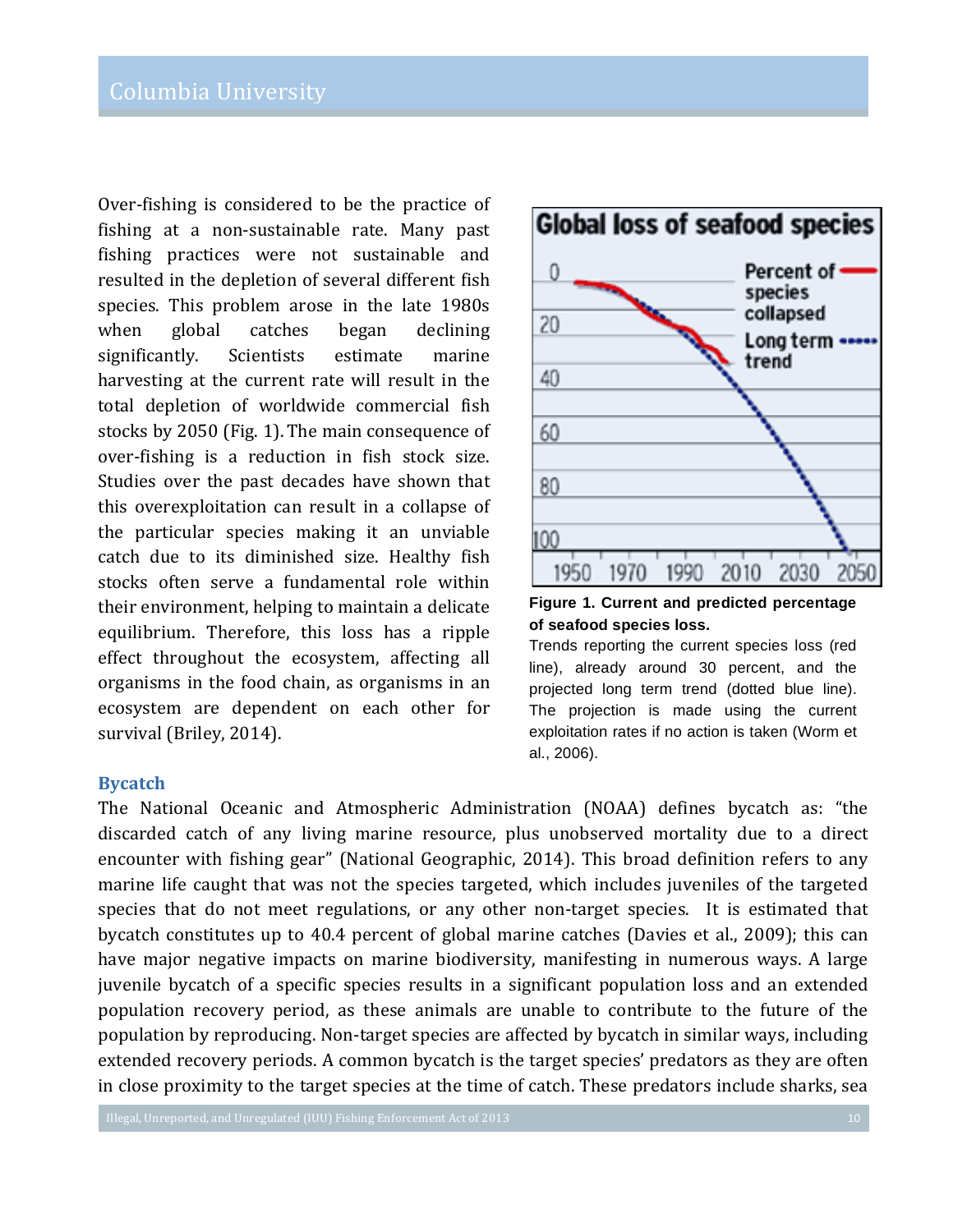turtles, dolphins, and seals. Many predators have long generation times, making them particularly vulnerable to extinction. Therefore even a relatively low number of predators caught as bycatch can significantly impact the predators' population.

#### **Maximum'Sustainable'Yield**

The science of managing and understanding fisheries has advanced significantly in the past decades. Scientists now know that a fish stock can recover most of its previous abundance if not exploited for an extended period (Hardy, 1956). In order to show this relationship, scientists use models to predict affects of fishing on any given population. Scientists work on calculating the number of fish caught to an optimum level where there are enough fish to eat as well as create the next generation of fish. This optimal level of exploitation is referred to as the Maximum Sustainable Yield (MSY) (Mace, 2001). The MSY is the maximum exploitation rate that the resource can sustain without impairing its renewability through natural growth and reproduction (*Ibid*, 2001). This yield occurs when fish stocks are fully exploited without hurting the population of the fish stock; that is, fishing at a sustainable rate.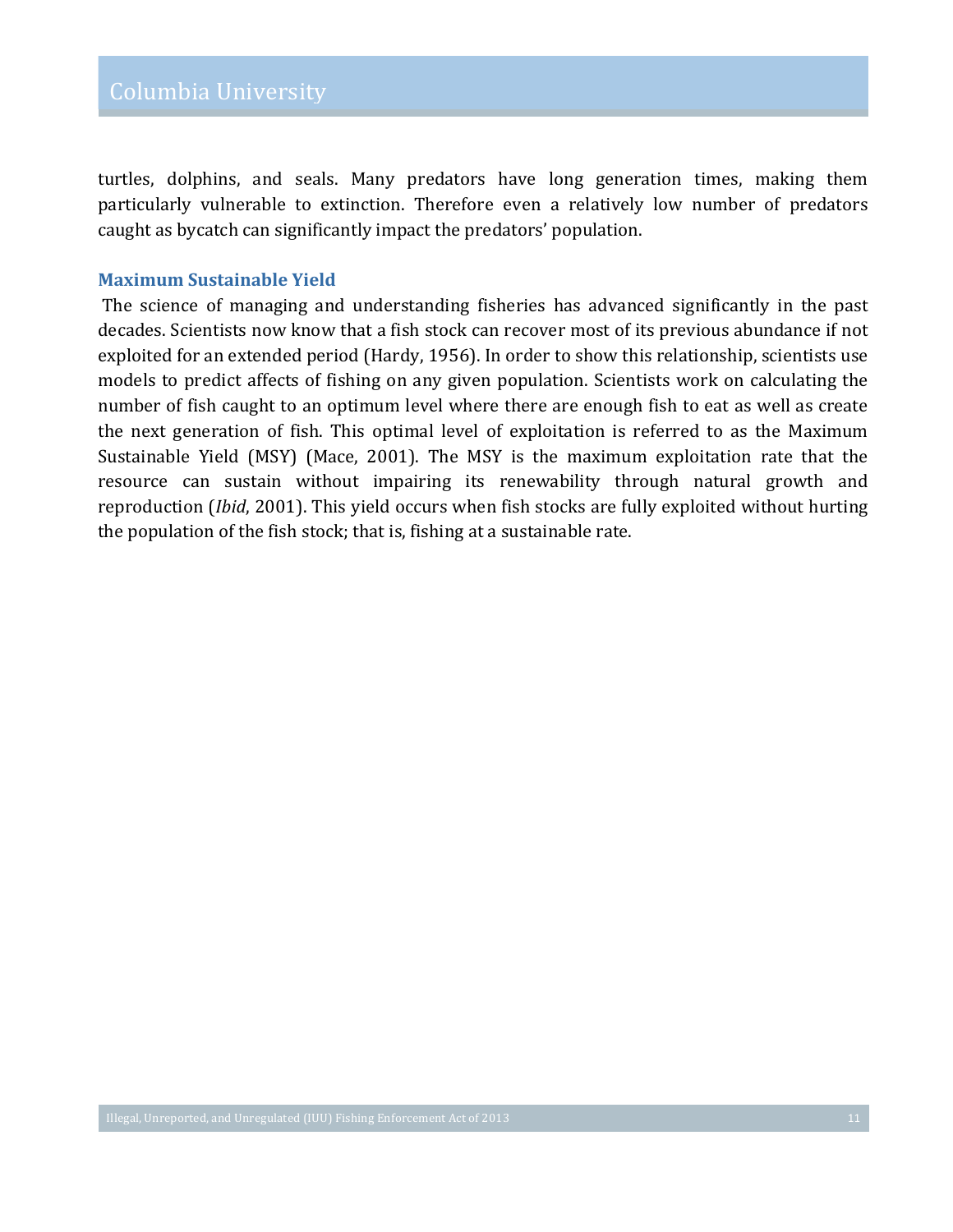### **Proposed Solution**

#### Legislative Solutions of H.R. 69

As previously mentioned, H.R. 69 amends 14 other bills with the purpose of streamlining enforcement mechanisms of the relevant federal and state agents by making the prohibitions, penalties, and enforcement mechanisms of nine different international fisheries agreements consistent with one another and with U.S. fisheries legislation (See Appendix A). These amendments improve the U.S.'s ability to apprehend and sanction vessels and nations that practice IUU fishing. Furthermore, H.R. 69 establishes interagency collaboration, data exchange, and the creation of a list that records IUU fishing vessels, resulting in quicker and more effective monitoring and apprehension of vessels engaging in IUU fishing and identification of their nation of origin.

Specifically, H.R. 69 improves legislative infrastructure in the following three primary categories:

#### Permit requirements:

• Modified by voiding any permit issued under the High Seas Fishing Compliance Act of 1965 if invalid or ineligible

Port privileges:

• Granted to domestic and foreign vessels that meet permit requirement under U.S. law

Sanctions:

• Sanctions placed against vessels and foreign nations that practice IUU fishing by refusing them access to a US port.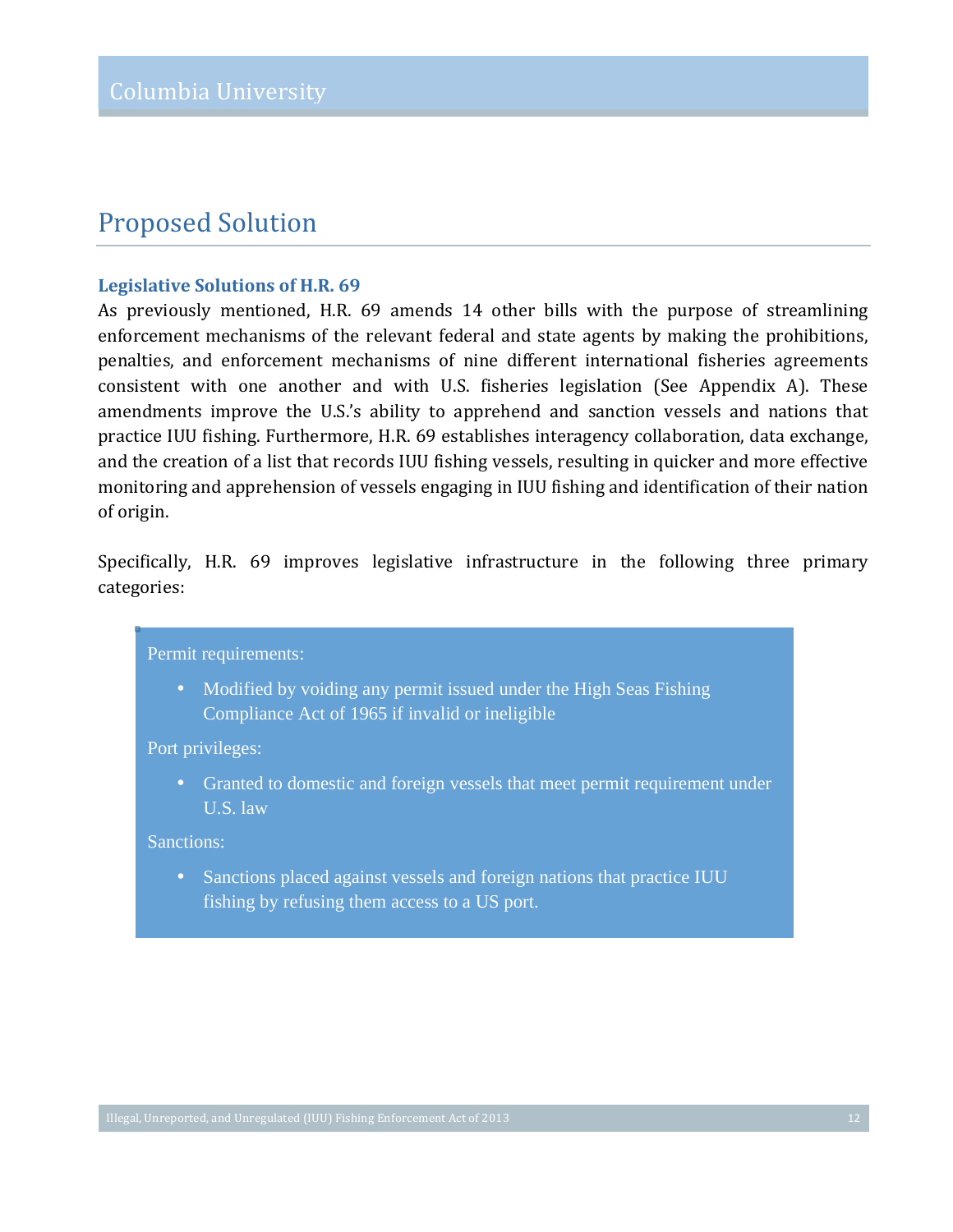Furthermore, H.R. 69 strengthens enforcement mechanisms in the following three ways:

Investigation of vessels and facilities:

• Authorized officials granted the ability to investigate vessels and facilities

Search and seizure:

• Authorized officials granted the ability to seize fish shipments for up to five days

Criminal Process:

• Improved through increased enforcement mechanisms coupled with better legislative infrastructure.

#### Possible Benefits and Consequences of H.R. 69

First and foremost, H.R. 69 will reduce IUU fishing. Hopefully this reduction in IUU fishing will prevent overfishing, thereby allowing fish stock to replenish, protecting food security, and promoting biodiversity. The prevention of IUU fishing will protect legal fishers and fisheries economically in numerous ways, helping to enable stable market prices.

There are potential flaws and possible negative consequences to H.R. 69. The primary concern is the uncertainty that the implementation of the bill will be successful in decreasing IUU fishing. However, it is certain that the increased enforcement mandated by the bill will require more financial resources, such as increased labor costs. In fact, high costs of enforcement of H.R. 69 may decrease profits for legal fishers. Additional permit requirements could place additional stress on legal fishers and fisheries. Finally, H.R. 69 could strain international relations with foreign nations that are sanctioned for tolerating IUU fishing.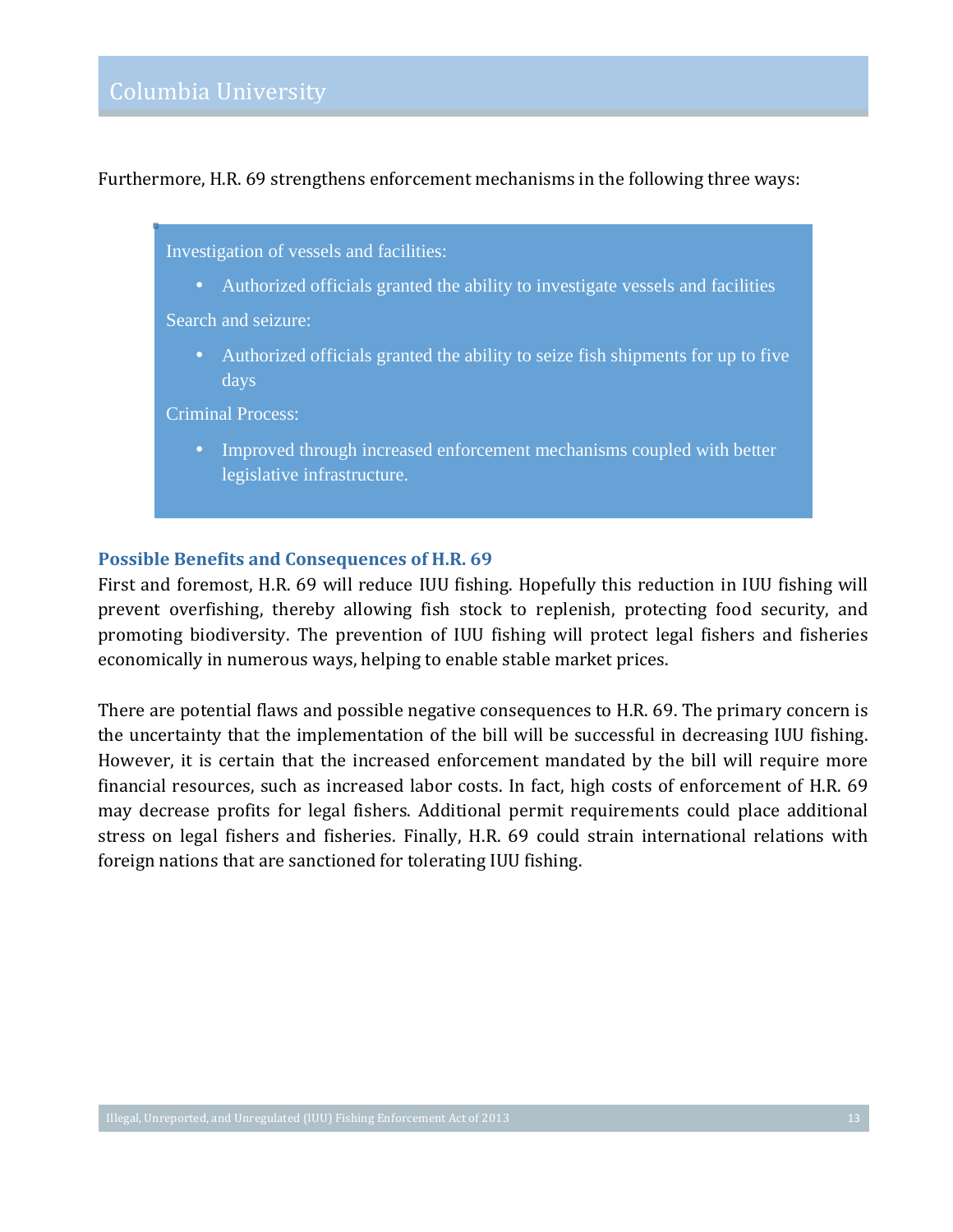## Science Behind the Solution

H.R. 69 improves permit requirements, port privileges, and illegal fishing sanctions. There are numerous options currently used to improve permitting regulations within U.S. fisheries. Science based technological components could be used to fulfill the intent of the legislation, which will lead to larger fish stocks, increased biodiversity, and improved food security.

#### **Management Options**

#### *Rights+based%fishing*

Rights-based fishing or rights-based management allocates fishing rights directly to individual fishers in the form of licenses, territory ranges, or quotas, defining the region before the fishing season begins (WWF, 2014). Fishers must buy into the market and fishing rates are closely monitored, allowing fish stocks to recover from over-exploitation (fishsec.org, 2014). This management option is flexible to the needs of specific regions, individuals, and industries, while still being a strong, viable tool to protect and manage fish stocks. Research has shown this management strategy contributes to healthier fish populations, and more support in conservation efforts from fishers, while the divided ownership among fishers can incentivize the use of more technical and specialized fishing (Edwards, 2000).

#### **Promotion of sustainable fisheries**

Promotion of sustainable fisheries to the consumer is another way to protect against illegal fishing. The Marine Stewardship Council certifies fisheries with an eco-label to set a standard and support sustainable fisheries. This certification involves a science-based, third party assessment that promotes and rewards sustainability in the market (MSC, 2014). H.R. 69 may require these sorts of eco-labels as a prerequisite for fishing licenses or permits. Sustainable fishing practices could also reduce bycatch (NOAA, 2013). For example, to have a permit, the fishery would need to show that it is using techniques to limit the destruction of the habitat and protect non-fishery targeted marine species.

#### **Monitoring'Options**

One of the biggest challenges to H.R. 69 is to monitor vessels and nations that practice IUU and limit their access to U.S. ports. Currently, the Coast Guard maintains a list of every vessel with a permit from the U.S. and all information pertaining to each vessel, which is then regularly sent to the National Technical Information Service. The implementation of H.R. 69 would result in improvements in the tracking of ships through port privileges and illegal fishing sanctions.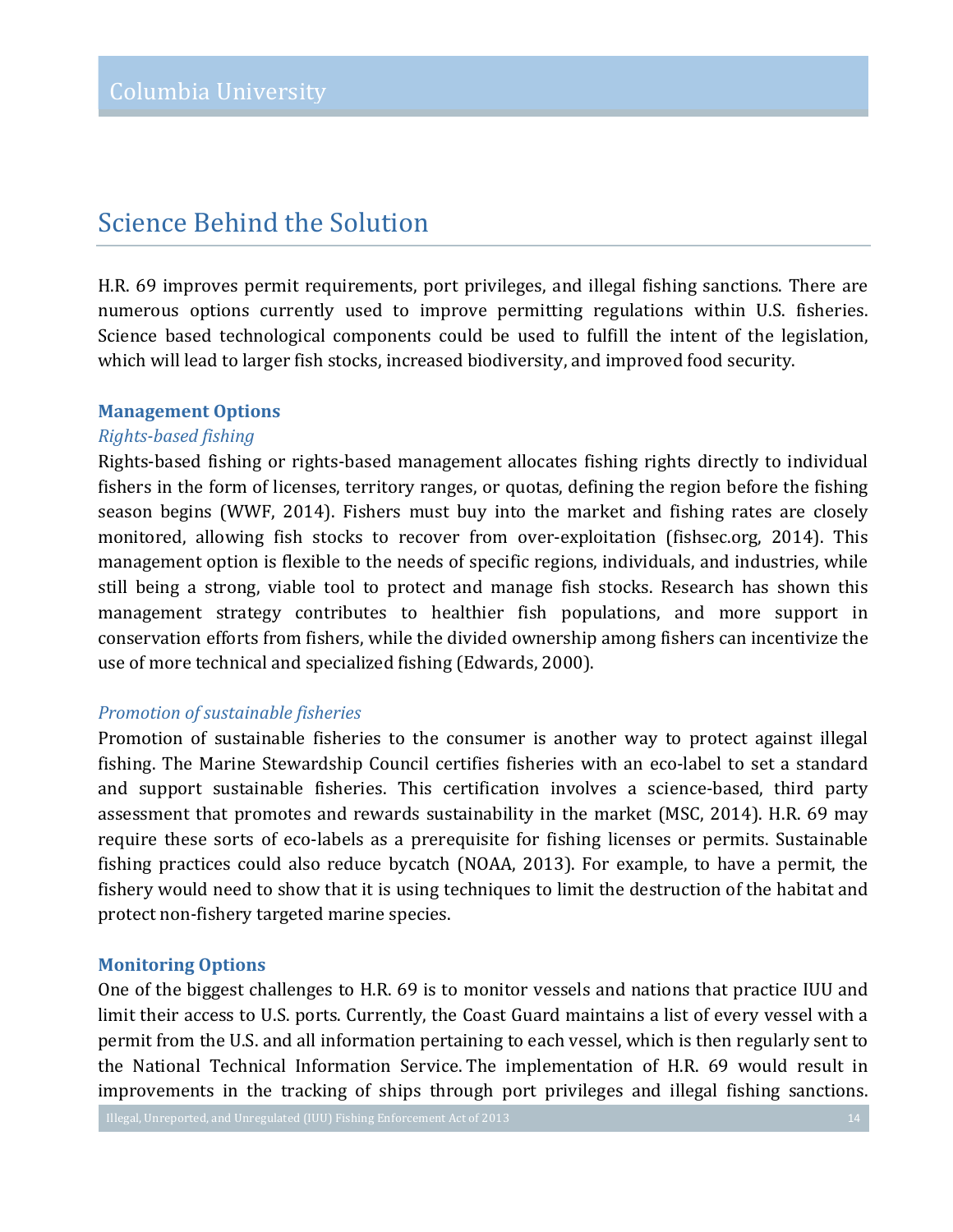Identifying, tracing, and monitoring fishing vessels across the oceans is easier now than ever before due to advancements in technology. Maritime security and fishery management use a variety of systems that differ by cost, feasibility, and effectiveness to watch over the seas (Chang, 2003). Under H.R. 69, the following technological and management tools could be used to fulfill the goals of the legislation:

#### *Vessel%Monitoring%Systems*

Vessel Monitoring Systems (VMSs) are in use by several countries to track the path of fishing vessels moving in and out of closed areas. In the U.S., the technology is used to identify vessels in the act of illegal fishing. Equipped with a built-in Global Positioning System (GPS), VMS works at regular intervals by sending a signal to a satellite from a small transmitter unit on the vessel. The satellite is able to interpret the signal's time and position, with this information the path and location of the vessel are calculated and the activity of the vessel can be analyzed (MPA News, 2000).

#### *Automatic%Identification%System*

The Automatic Identification System (AIS) provides position, identification, and tracking data of vessels to naval units and land control centers (Ou, 2008). It is a shipboard broadcast transporter system in which ships continually transmit their identification, position, course, speed and other data to nearby ships and shore-side authorities on a common radio channel. AIS is used for coastal security, maritime traffic management, and vessel tracking and monitoring (Chang, 2003).

#### *Fishery+Monitoring%Centers*

Fishery-monitoring centers (FMC) collect all data transmitted through the various systems for tracking and analysis. Vessel positions are presented using geographical information system (GIS), and compared to geographical features of interest, such as exclusive economic zones (EEZs) or Marine Protected Areas. The FMC typically incorporates a system, when for example, a vessel enters a prohibited zone, and an alert can be sent electronically to the appropriate management authority.

#### **Environmental'Impacts'of Solution'**

The purpose of these permit programs and technology based around fisheries science is to decrease IUU fishing resulting in more accurate Maximum Sustainable Yield (MSY) calculations. An accurate MSY will lead to more sustainable fishing practices and increase in fish stocks.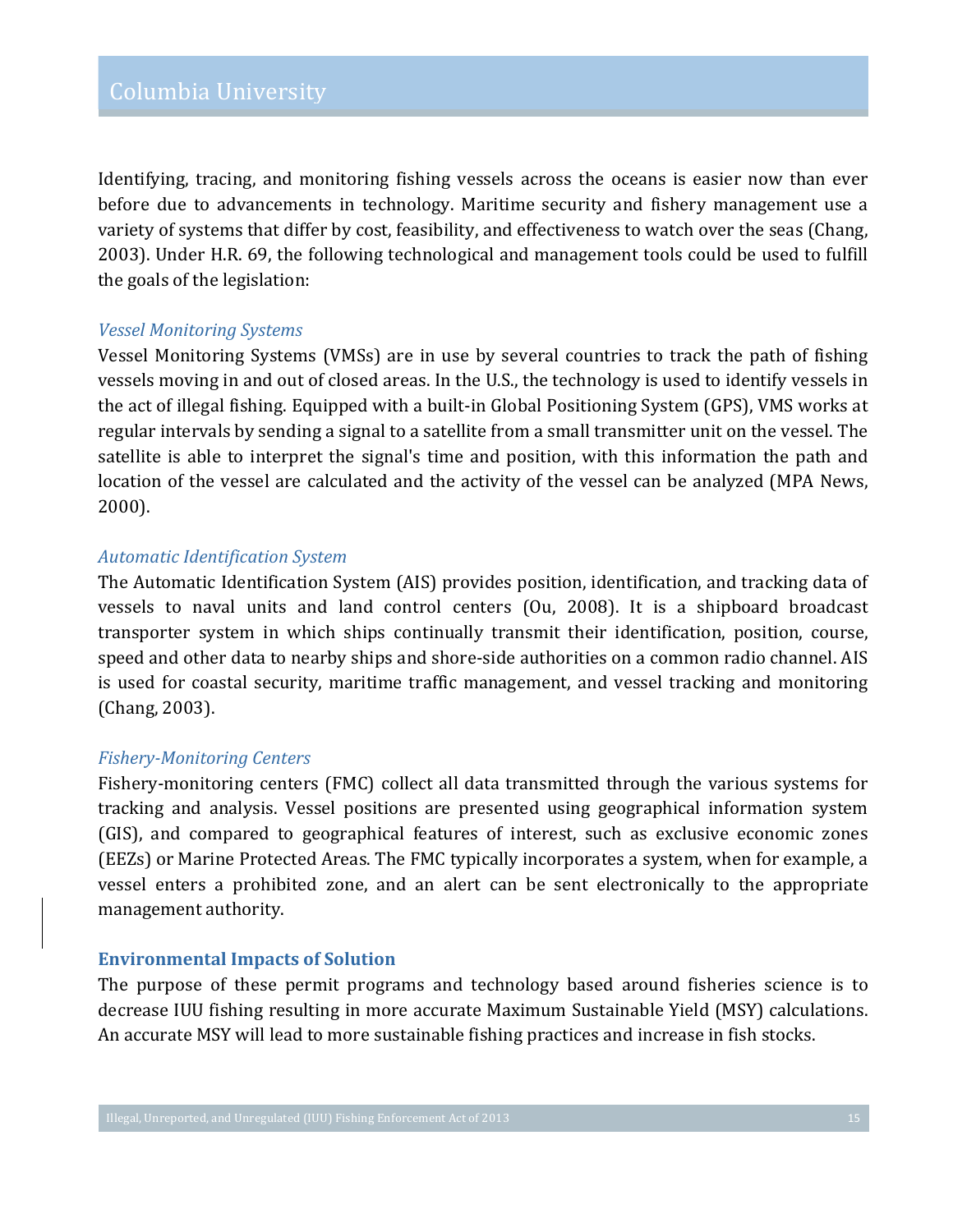### Controversies

While it is universally accepted that humans are overfishing wild species and that IUU fishing contributes greatly to this problem, there is some controversy about the extent to which these practices occur and their implications. There is also debate about the proposed solutions and potential backlash in response to increased enforcement of fishing regulations. These debates include the initial economic costs, unforeseen consequences of implementing new technologies, as well as foreign relations issues.

### **Controversies about Fishing Estimates**

#### *Overfishing%Estimates:*

There is virtually no debate as to whether humans are actively overfishing nearly every commercial fish stock. However, there is disagreement as to the relative impact on specific populations. One study suggests that by 2048, nearly every commercial fish stock will have collapsed, producing only about 10 percent of their peak catch (Worm et al, 2006). However, a study by the same author three years later observed that many commercial fish stocks were already recovering due to improved management (Worm et al., 2009). Another study suggests that approximately 58 percent of global fish stocks have already collapsed or are overexploited (Froese, 2012), while a more optimistic study puts the figure of globally collapsed fisheries between 7 and 13 percent with 33 percent overexploited (Branch et al., 2011).

Several factors contribute to such discrepancies among experts. An ideal population survey would count every fish in every ocean of the world. The second best scenario is to have comprehensive studies that can estimate fish stocks of all major commercial species in all parts of the world. However, these studies are costly, difficult to impossible to conduct, and therefore rarely performed. The typical methodologies in use consist of indirect methods to infer total fishery stock populations resulting in less reliable data.

Catch and extrapolation is the most common method for estimating stocks. Essentially, this method compares the total number of fish in a catch to the number in previous catches. Scientists conclude that if the number of fish caught is the same as in years past, the population is likely stable. However, this method does not factor in variables such as advancements in technology or changes in effort on the part of the fishers. For example, if fishers invest greater effort into their catch (i.e. increased hours of fishing, more lines in the water, different or larger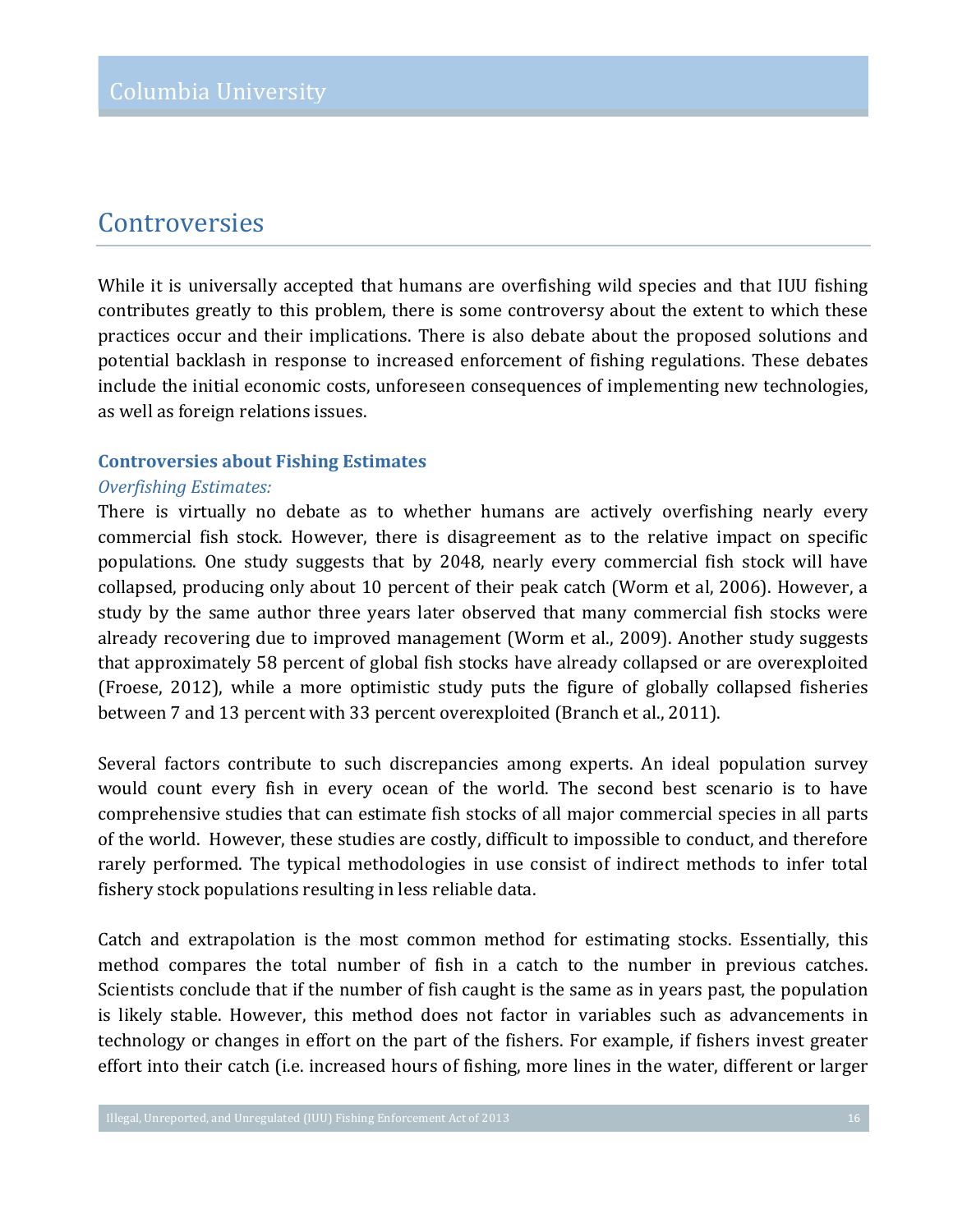nets, and more engine power) and the catch remains the same, one can infer that the total population is declining.

Errors in global fishing estimates are further exacerbated by the disproportionate number and quality of fish stock surveys conducted in the developed world compared to the developing world. The ramifications for fisheries management in the developing world are doubly bad, particularly in Africa and Asia, due to poor enforcement mechanisms leading to high rates of overfishing (Pitcher and Cheung, 2013).

#### *Illegal%Fishing Estimates:*

Another uncertainty that may arise as H.R. 69 is implemented is due to the difficulty in estimating the actual extent of IUU fishing. According to some sources, in 2011 illegal and unreported catches represented 20 to 32 percent by weight of wild caught seafood imported to the United States. This amount alone represents between 4 and 16 percent of the value of the global illegal fish catch. The extent of regional or country based IUU fishing from a global perspective was recently estimated between 13 and 31 percent of reported catches, with some regions reaching 50 percent (Pramod, 2014). A study reviewing the situation in 54 countries and on the high seas estimated that IUU fishing totaled between 11 and 26 million tons of catch (Agnew et al., 2009). These estimates are calculated based on information gathered through confidential interviews with knowledgeable individuals, surveillance data, trade data, stock assessments, and expert opinion. Some of these methods deliver a point estimate of the level of illegal fishing, whereas others provide upper and lower bounds. Because of the inherent difficulty in quantifying illegal activities and the combination of many different types of sources to account for this, the margin of error in the estimates can be significant.

The economic implications of IUU fishing are equally difficult to estimate. In 2009, total imports to the U.S. coming from illegal fishing practices were valued between \$1.3 billion and \$2.1 billion, out of a total of \$16.5 billion derived from the sale of 2.3 million tons of imported seafood *(Ibid, 2009).* In 2011, IUU trade represented between 4 and 16 percent of the value of the global illegal fish catches (Pramod et al., 2014). Attempting to create an estimate of the global economic costs of IUU fishing, another study puts the total value of current IUU fishing losses between \$10 billion and \$23.5 billion annually (Agnew et al., 2009). Since the economic estimates are dependent on the amount of illegal and unreported catches, there is an error associated with them. This error varies depending on the size of the estimate associated with the illegal catches, which results in the wide range of estimates noted.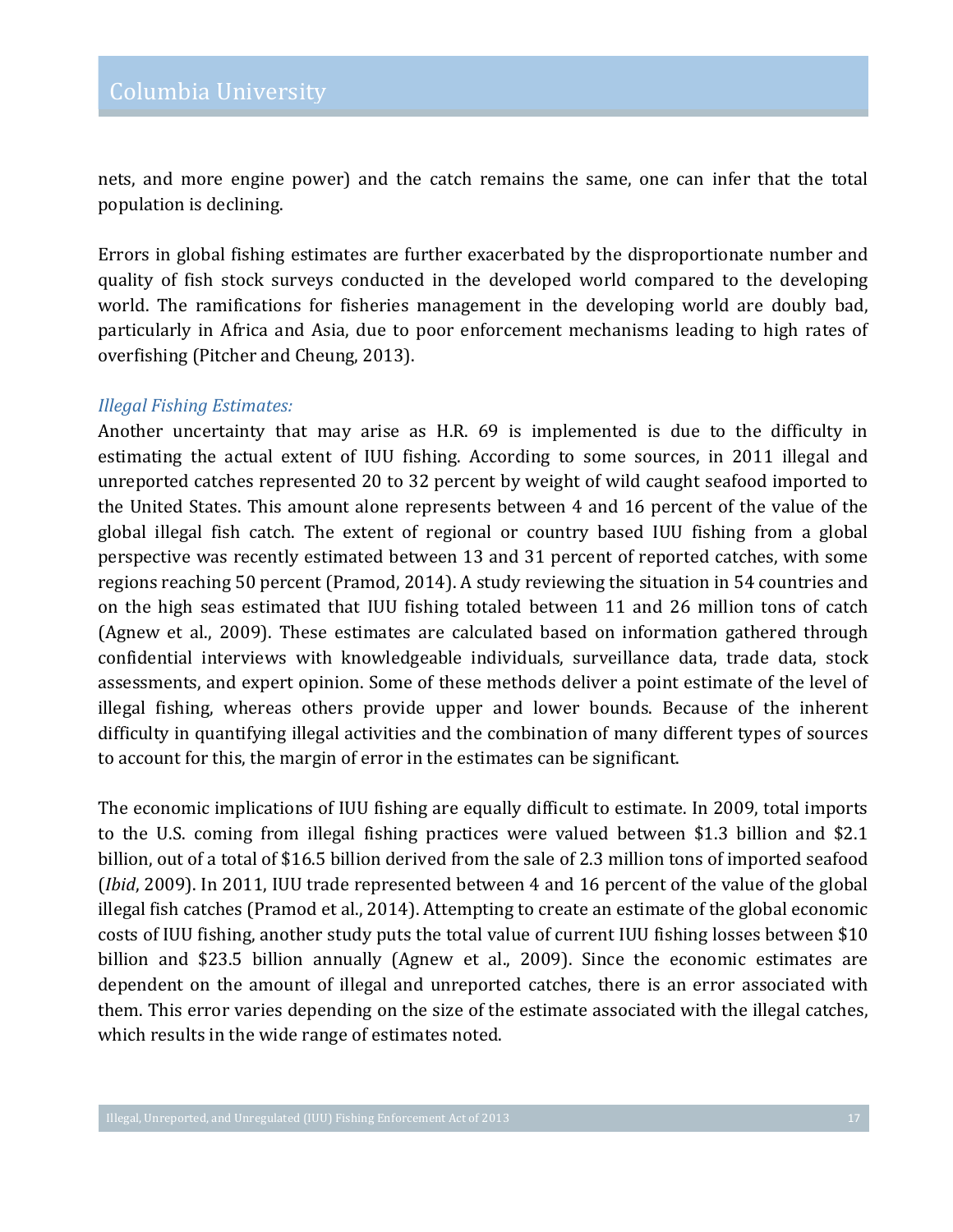### **Measuring Success**

In order to properly implement H.R. 69 it is crucial to establish means to measuring the success of the legislation. To measure the success of H.R. 69, four specific indicators have been identified: compliance rates, performance rates, fish stock calculations, and market improvements for legal fishers. Together, these four indicators can be used to evaluate whether H.R. 69 is successful in deterring illegal, unreported, and unregulated fishing in U.S. waters.

#### **Measurement Options:**

#### *Compliance%Rates*

Compliance rates are a readily used form of measurement in the U.S.. Achieving high compliance rates is a goal for most environmental regulations (INECE, 2014). For H.R. 69, compliance rates can be measured by recording and tracking issued IUU sanctions, vessel seizures, and catch seizures. The success of the implementation of H.R. 69 can be assessed through these compliance rates, which include higher civil penalties and stricter permit requirements.

#### *Performance%Rates*

Equally important is the assessment of performance rates by U.S. agencies responsible for implementing and enforcing H.R. 69. Performance can be measured through the recording and analysis of vessel searches and inspections. To fully assess the effectiveness of H.R.69 the performance rates should be compared to inputs invested in the program, including, but not limited to, funding, personnel hours, and equipment in the form of government vessels and monitoring systems. If a particular vessel is boarded by multiple U.S. Coast Guard units throughout the year and found to be in compliance with U.S. fisheries law on every inspection, it will be a strong indicator that both compliance rates and performance rates are improving under H.R. 69 (U.S. Coast Guard *pers. comm.*, 2014).

#### *Fish%Stock%Calculations*

Another central indicator for measuring the success of H.R. 69 is the calculation of fish stocks and accuracy improvements in MSY calculation for fisheries. As the primary purpose of H.R. 69 is to reduce illegal, unreported, and unregulated fishing practices, thus protecting fish stocks from collapse and over-exploitation, measuring the response in fish stocks to H.R. 69 is pivotal for evaluating the program. Due to the inability to count every individual fish in the ocean, fish stock calculations are based on indirect means of measurement. The most common method, catch and extrapolation, compares the total number of fish in a catch to the number of fish in previous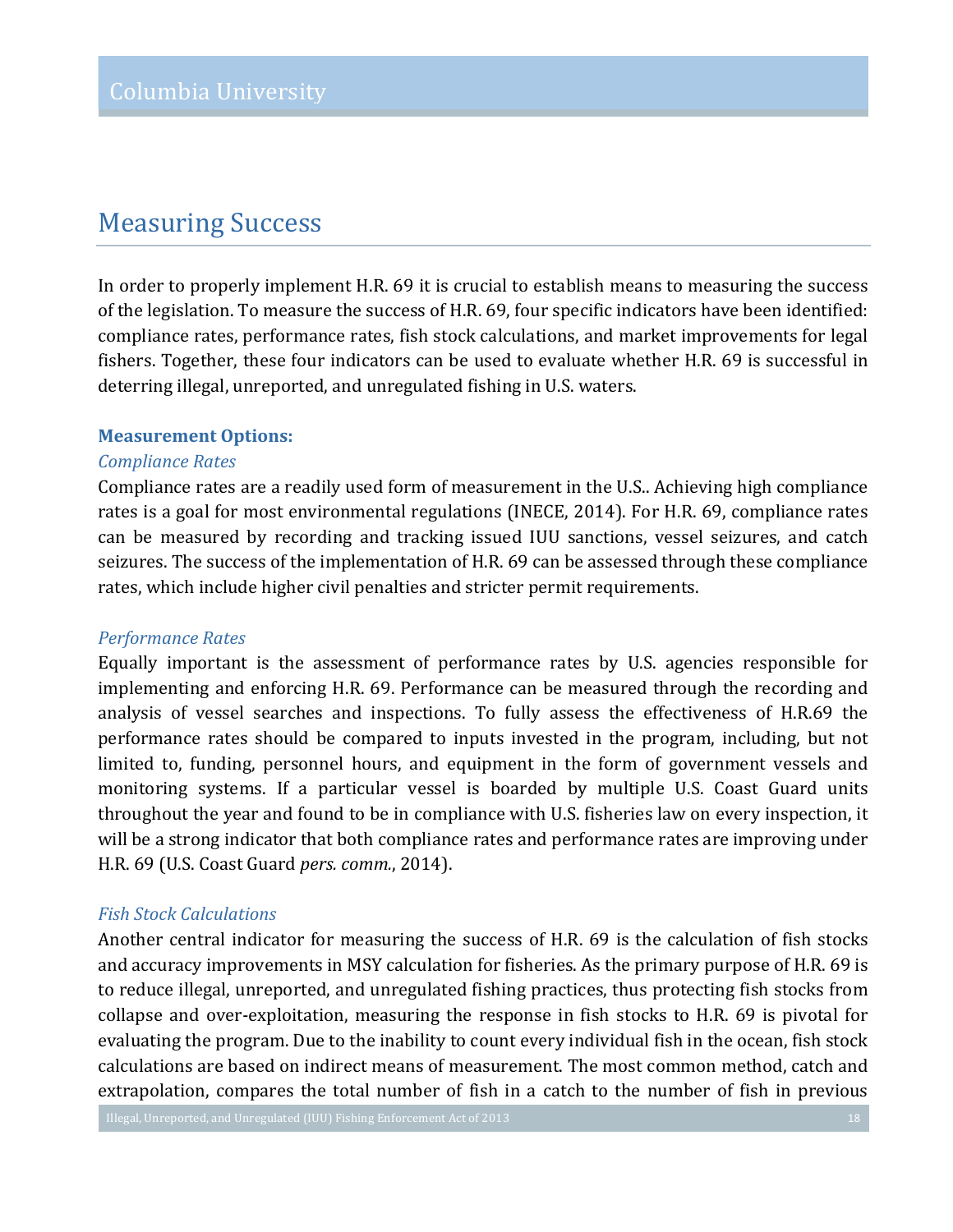catches. If the number of fish caught is the same as in previous years, scientists conclude that the fish population is likely stable. The stabilization of fish stocks sought by H.R. 69 reduces uncertainties associated with MSY and enables scientists and government officials to better manage fish stocks in a sustainable manner.

#### *Market%Improvements for%Legal%Fishers*

The fourth measurement indicator concerns market improvements for legal fishers. Due to the illegal, unreported, and unregulated fishers' ability to avoid regulatory costs and sell their catch at a lower price, legal fishers are dealt an unfair hand in the consumer market. However, with increased consumer awareness, fishers engaged in sustainable fisheries operations have the ability to achieve a higher market price for their catch while simultaneously appealing to the market. This development is illustrated through rights-based fisheries, which, as previously mentioned, is an increasingly used management approach chosen by States to comply with federal fisheries permit requirements. Fishers engaged in rights-based fisheries have been shown to achieve a higher market price due to their ability to obtain sustainability labels from groups such as the Marine Stewardship Council (Grimm et al., 2012).

#### **Measurement Challenges**

It is important to note that these are not straightforward indicators for measuring the success of H.R. 69. As it stands, compliance and performance rate evaluations are subject to data skewedness originating from gaps in monitoring requirements. As previously stated, U.S. federal agencies rely on satellite-based Vessel Monitoring Systems (VMS) and Automatic Identification System (AIS) for detecting, tracking, and monitoring illegal, unreported, and unregulated fishing activities. The challenge of using VMS is that the system is used differently across countries. In the U.S., for instance, it is implemented on a fishery-by-fishery basis, while several European countries require it for vessels of a certain size. The lack of an international VMS standard makes it difficult to conduct cross-nation comparisons of fisheries regulation results (FAO, 2004).

AIS, on the other hand, is considered a reliable method for tracking illegal, unreported, and unregulated fishing, but current regulations only require AIS to be fitted on ships of 300 gross tonnage and above, and cargo vessels of 500 gross tonnage and above (IMO, 2014). As most fishing vessels are below 300 gross tonnage, this essentially means that a majority of vessels related to illegal, unreported, and unregulated fishing are able to go undetected by U.S. agencies. Lastly, one must remember that fish stocks are also affected by factors other than illegal, unreported, and unregulated fishing, including ocean acidification, pollution, changes in sea temperatures and more generally the whims of mother nature. This complicates efforts to tie U.S. regulatory and enforcement endeavors to observed changes in fisheries.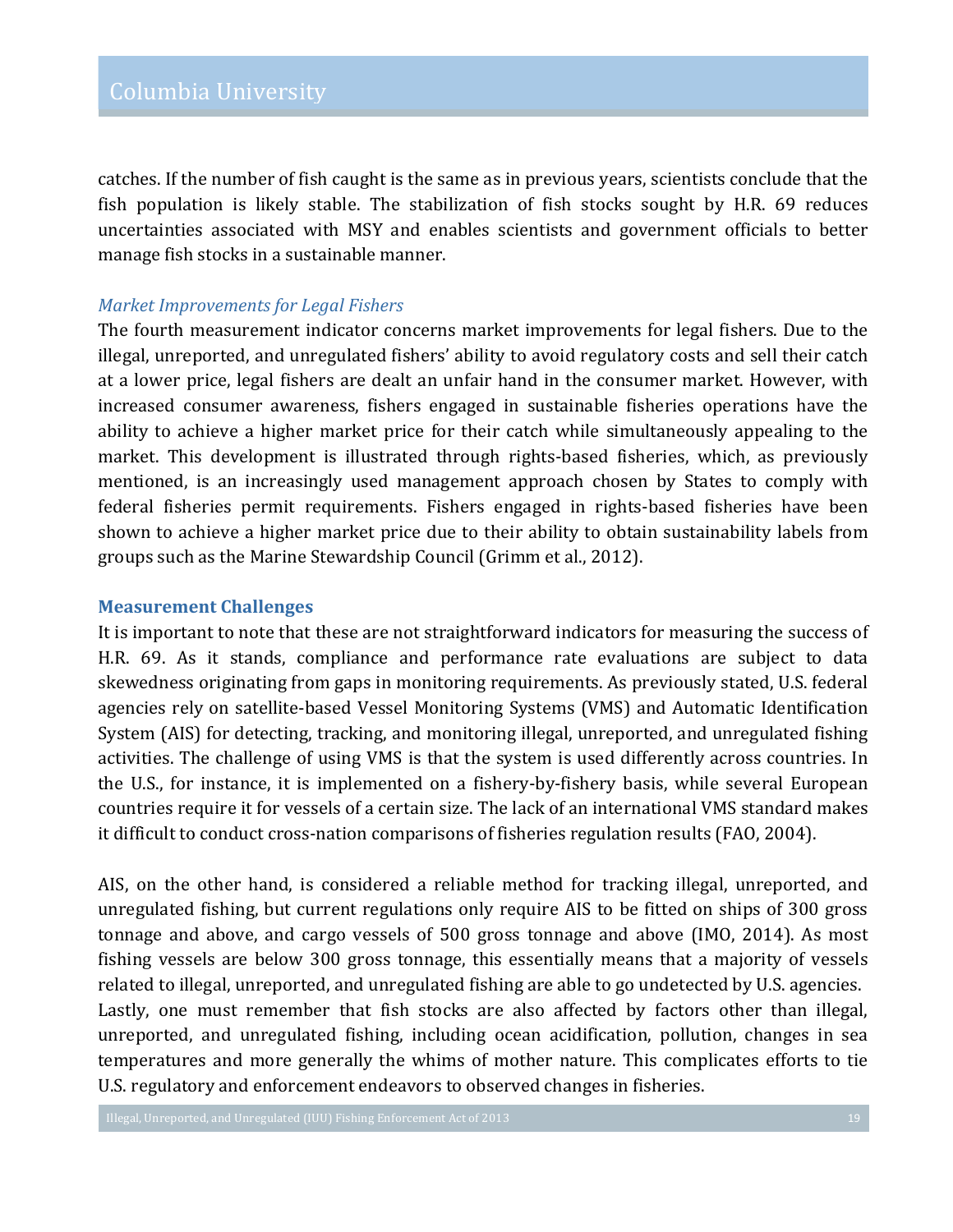### Conclusion

While the exact figure is unknown, there is widespread consensus in the scientific community that IUU fishing contributes to a decline in fish stocks. A decline in fish stocks results in a number of other effects, including a loss of biodiversity, ecosystem health, and erosion in food security. H.R. 69 intends to combat IUU fishing and its effects by amending fourteen other acts with the goal of increasing enforcement, enforcement mechanisms, and compliance. To fulfill the goals of H.R. 69, a number of programs would need to be created and implemented. Many programs and initiatives currently in operation could serve as models for programs under H.R. 69.

If H.R. 69 is implemented, there are several challenges to measuring if it has been successful at achieving its aims. The evasive nature of IUU activities makes it difficult to conduct proper monitoring and accurately quantify the impact of IUU fishing. Additionally, there is lack of standardized monitoring programs and several gaps in program requirements. Furthermore, there exists disagreement on how to measure fish stock size. Lastly, the very nature of ecosystems and their complexity could make it difficult to measure if any changes in stock size from a decrease in IUU fishing have occurred. One avenue for future research that would positively affect many aspects of combatting illegal fishing and better inure fish stocks from depletion is the creation of a better measurement strategy. When developing effective management practices, using the Maximum Sustainable Yield concept can be beneficial to some extent. This concept is currently the leading strategy in place for sustainable fisheries management. However, lack of strong supporting regulation, monitoring and strict enforcement have contributed to its ineffective application around the globe.

In order to reach an effective sustainable management of fisheries, a multidisciplinary approach is necessary. Standardized data about illegal, unreported, and unregulated fishing is necessary in order to establish applicable and effective models of the real situation as much as possible. H.R. 69 would be an excellent first step in effective fisheries management, as the approach and methods are multidisciplinary, and the effects could be wide in scope, aiding fishery health and management not only in the U.S., but by serving as an example for other governments around the world.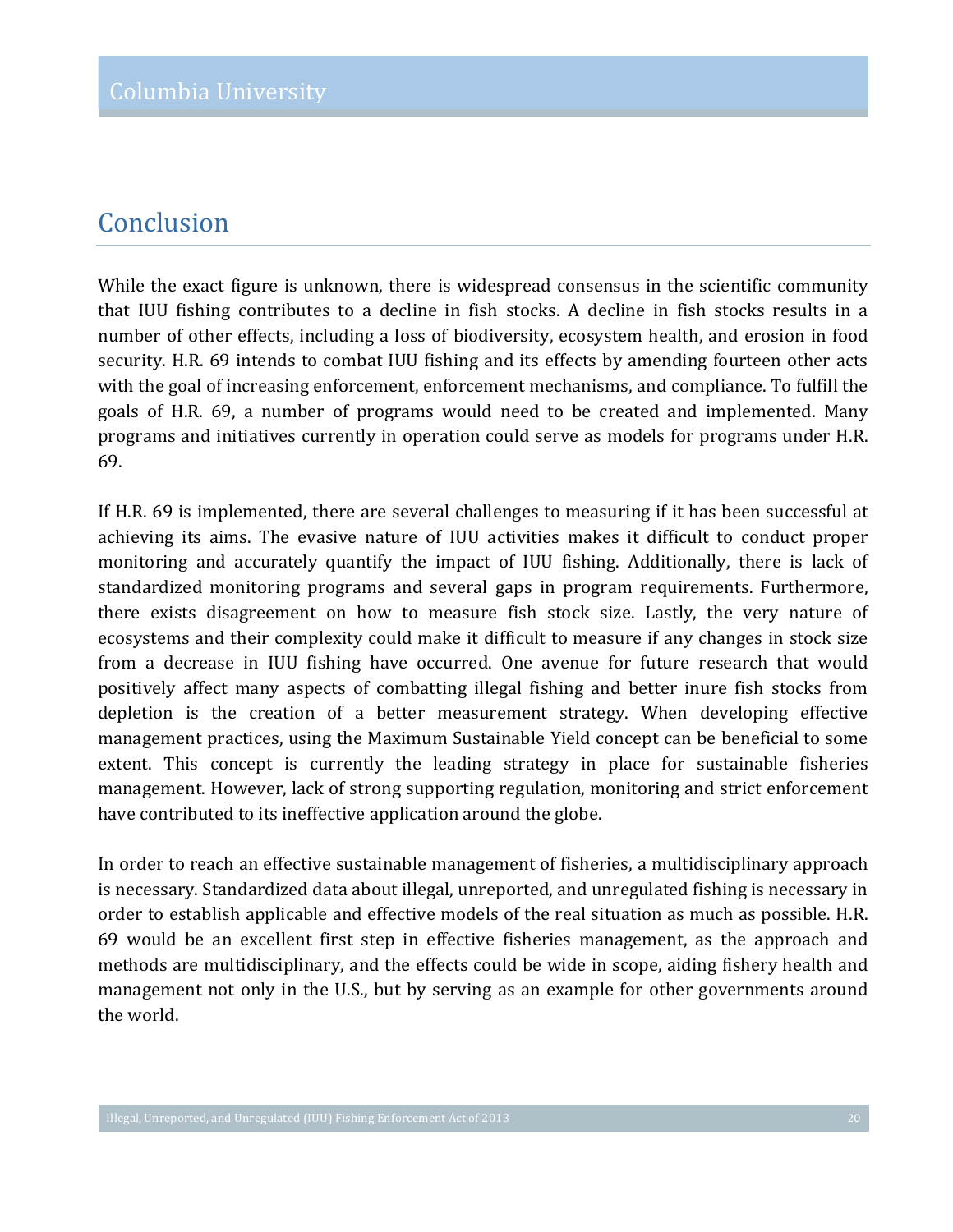## References

- Agnew, DJ; et al. "Estimating the Worldwide Extent of Illegal Fishing." *PLoS ONE* 4(2) (2009)*:* e4570.
- Bordallo.house.gov. 2014. Retrieved May 30, 2014. http://bordallo.house.gov/pressrelease/bordallo-reintroduces-coral-reef-iuu-bills.
- Branch, Trevor, Olaf Jensen, Daniel Ricard, Yimin Ye, , Ray Hilborn. "Contrasting Global Trends in Marine Fishery Status Obtained from Catches and from Stock Assessments." Conservation *Biology* 25 (4) (2011): 777-786.
- Briley, John. "Illegal, Unreported and Unregulated Fishing: Frequently Asked Questions The Pew Charitable Trusts." The Pew Charitable Trusts. Retrieved June 5, 2014. http://www.pewenvironment.org/news-room/other-resources/illegal-unreported-andunregulated-fishing-frequently-asked-questions-85899454024.
- Chang S.J., 2003. Vessel Identification and Monitoring Systems for Maritime Security. *Proceedings%of IEEE%37th%Annual%2003%International%Carnahan%Conference%on%Security% Technology*. 14 October 2003, pp.66-70.
- Congress.gov.1992. *H.R.5796. North Pacific Anadromous Stocks Act of 1992*. Retrieved June 2, 2014. http://beta.congress.gov/bill/102nd-congress/house-bill/5796.
- Davies, R. W. D., S. J. Cripps, A. Nickson, and G. Porter. "Defining and estimating global marine fisheries bycatch." Marine Policy 33, no. 4  $(2009)$ : 661-672.
- Edwards, Steven F. "An Elemental Basis of Property Rights to Marine Fishery Resources." *National Marine Fisheries Service.* 2000. Retrieved 16 July 2014. https://www.st.nmfs.noaa.gov /st5/documents/An\_elemental\_basis\_of\_property\_rights\_to\_marine\_fishery\_resources.pdf.
- Fiskesekretariatet. "Rights-based fishing." *The Fisheries Secretariat RSS*. 17 June 2014. Retrieved 16 July 2014. http://www.fishsec.org/the-issue/fisheries-management/rights-based/.
- Food and Agriculture Organization of the United Nations (FAO). 2014. *International Plan of Action%to%Prevent,%Deter,%and%Eliminate%Illegal,%Unreported%and%Unregulated%Fishing*.!Retrieved! May 30, 2014. http://www.fao.org/fishery/ipoa-iuu/en.
- Food and Agriculture Organization of the United Nations. " Report of the Expert Consultation on Data Formats and Procedures for Monitoring, Control and Surveillance. FAO, October 2004. http://www.fao.org/docrep/007/y5864e/y5864e00.htm.
- Froese, Rainer; et al. "What catch data can tell us about the status of global fisheries." *Marine Biology* (2012): 1283-1292.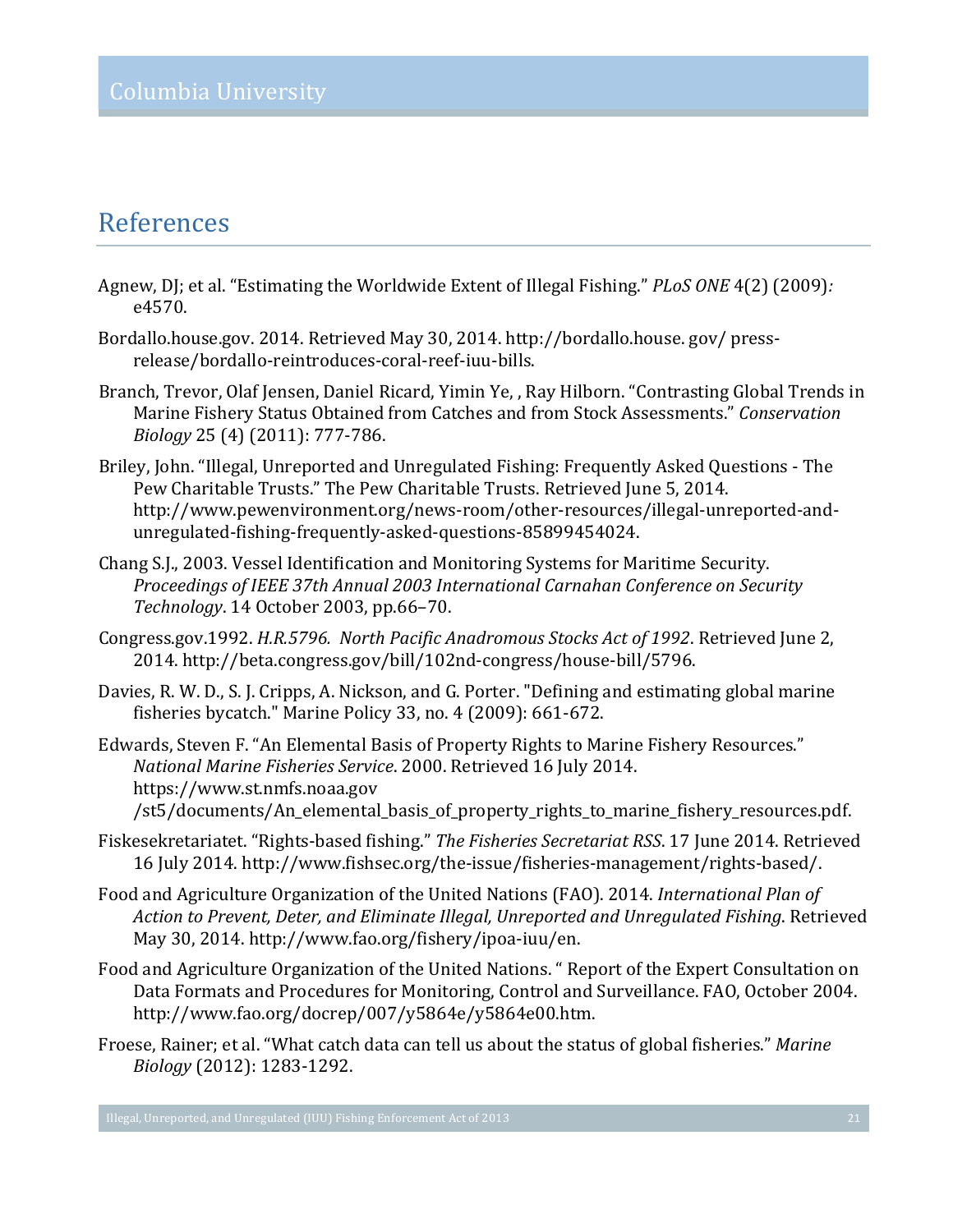- Govtrack.us. 1994. *S 2569 High Seas Driftnet Fishing Moratorium Protection Act*. Retrieved June 2, 2014. https://www.govtrack. us/congress/bills/103/s2569/text.
- Govtrack.us.1992.*H.R. 2152. High Seas Driftnet Fisheries Enforcement Act. Retrieved June 2, 2014.* https://www.govtrack.us/congress/ bills/102/hr2152#overview.
- Govtrack.us.1992. *H.R. 5796. North Pacific Anadromous Stocks Act of 1992*. Retrieved June 2, 2014. https://www.govtrack.us/ congress/bills/102/hr5796.
- Grimm et al., "Assessing catch shares' effects evidence from Federal United States and associated British Columbian fisheries." *Marine Policy* 36, 644-657, 2012.
- Hardy, A. T.. "The Open Sea. It's Natural History: Part I, The World of Plankton. .Internationale Revue der gesamten Hydrobiologie und Hydrographie. (1956): 165-166.
- International Maritime Organization. "AIS transponders", IMO 2014. http://www.imo.org/OurWork/Safety/Navigation/Pages/AIS/aspx.
- International Network for Environmental Compliance and Enforcement (INECE), "Evaluating Program Success and Establishing Accountability. INECE, http://www.inece.org/princips/ch9.pdf.
- Jackson, Jeremy BC, Michael X. Kirby, Wolfgang H. Berger, Karen A. Bjorndal, Louis W. Botsford, Bruce J. Bourque, Roger H. Bradbury et al. "Historical overfishing and the recent collapse of coastal ecosystems." science 293, no. 5530 (2001): 629-637.
- Loreau, Michel, Shahid Naeem, Pablo Inchausti, J. Bengtsson, J. P. Grime, A. Hector, D. U. Hooper et al. "Biodiversity and ecosystem functioning: current knowledge and future challenges." science 294, no. 5543 (2001): 804-808.
- Mace, Pamela M.. "A new role for MSY in single-species and ecosystem approaches to fisheries stock assessment and management." Fish and fisheries 2, no. 1 (2001): 2-32. National Geographic. 2014. *The End of the Line*. Retrieved June 1st, 2014. http://www.nationalgeographic.com/endoftheline/.
- Marine Stewardship Council. "MSC Environmental Standard for Sustainable Fishing." Marine Stewardship Council. Retrieved 17 July 2014. http://www.msc.org/aboutus/standards/standards/ msc-environmental-standard.
- MPA NEWS. "News, 2000." MPA. 5 November 2000. Vol. 2(5). Retrieved 22 July 2014. http://depts.washington.edu/mpanews/MPA14.htm#Enforcement.
- National Oceanic and Atmospheric Administration. 2014. *Illegal Fishing: Not in Our Ports.* Retrieved May 30, 2014. http://www.nmfs. noaa.gov/ia/iuu/portstate\_factsheet.pdf.
- National Oceanic and Atmospheric Administration. 2014. *Illegal, Unreported, and Unregulated (IUU) Fishing. Retrieved May 30, 2014.* http://www.nmfs.noaa.gov/ia/iuu/iuu\_overview.html.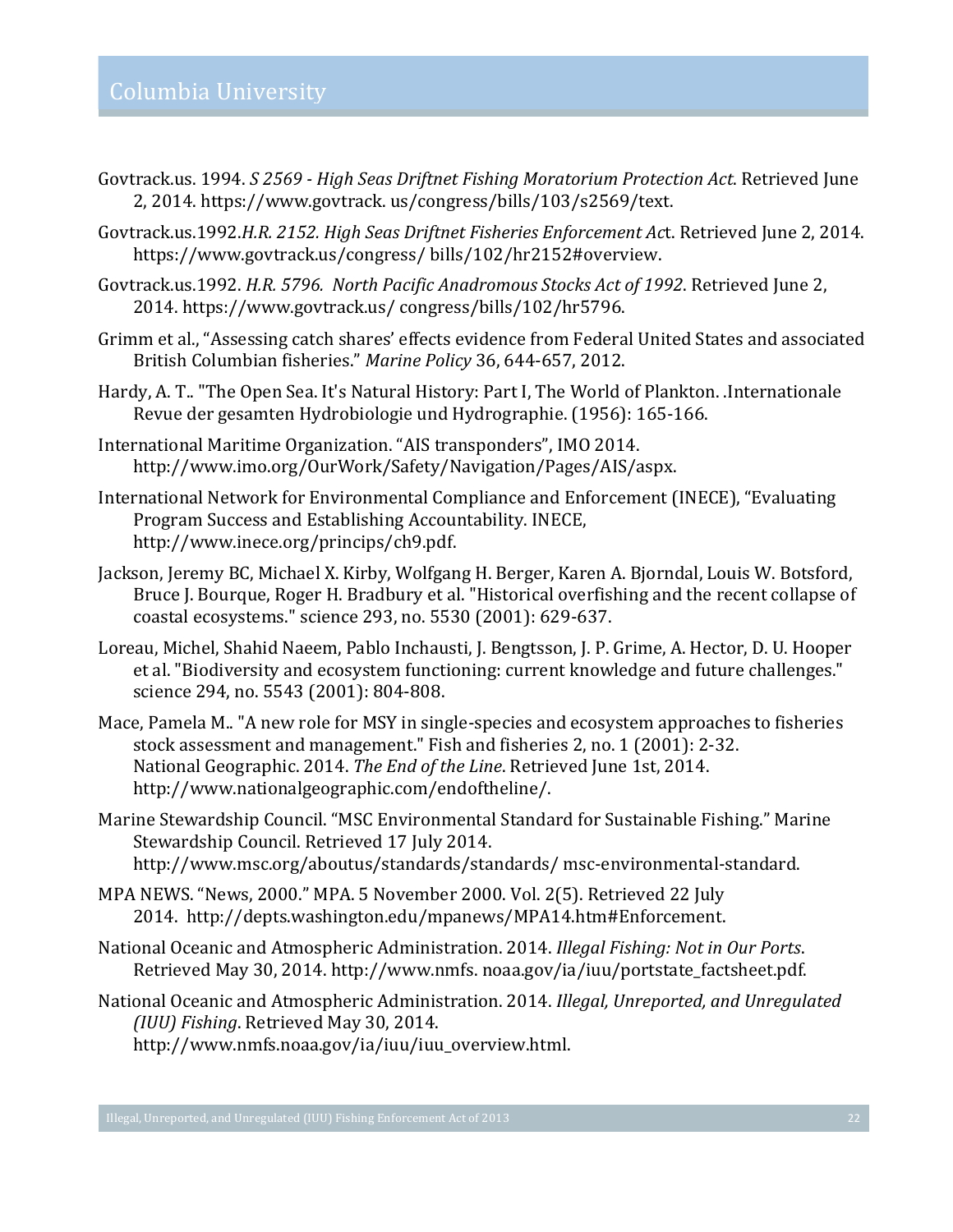- National Oceanic and Atmospheric Administration. "Leveling the Playing Field: NOAA's Priorities to Combat Global IUU Fishing in 2013." *International Fisheries*. Retrieved 23 2014. http://www.nmfs.noaa.gov/ia/iuu/ltpf.pdf.!
- Ou Z., Zhu J.. 2008. AIS database powered by GIS technology for maritime safety and security. *Journal of Navigation.* Vol. 61, pp. 655–665.
- Pitcher, Tony, and William Cheung. "Fisheries: Hope or despair?" *Marine Pollution Bulletin* 74(2)  $(2013): 506-516.$
- Pramod, Ganapathiraju. "Estimates of illegal and unreported fish in seafood imports to the USA." *Marine Policy* 48 (2014): 102-113.
- Slow Fish. "Destructive Fishing Practices and Bycatch." Ocean Threats. Retrieved June 7, 2014. http://www.slowfood.com/slowfish/pagine/eng/pagina.lasso?-id\_pg=43.
- Seaweb. "Ocean Issue Briefs." Retrieved June 1, 2014. http://www.seaweb.org/ resources/briefings/marinebio.php.
- United States Coast Guard Navigation Center (Personal Communication, 07.29.2014).
- Worm, Boris, Edward B. Barbier, Nicola Beaumont, J. Emmett Duffy, Carl Folke, Benjamin S. Halpern, Jeremy BC Jackson et al. "Impacts of biodiversity loss on ocean ecosystem services." science 314, no. 5800 (2006): 787-790.
- Worm, Boris; et al. "Rebuilding Global Fisheries." *Science* 325 (2009): 578-585.
- WWF. Rights Based Management: Conserving Fisheries. Protecting Economies. World Wildlife Fund. Retrieved 7 July 2014.

http://awsassets.panda.org/downloads/wwf\_rightmanagement\_!brochure\_final.pdf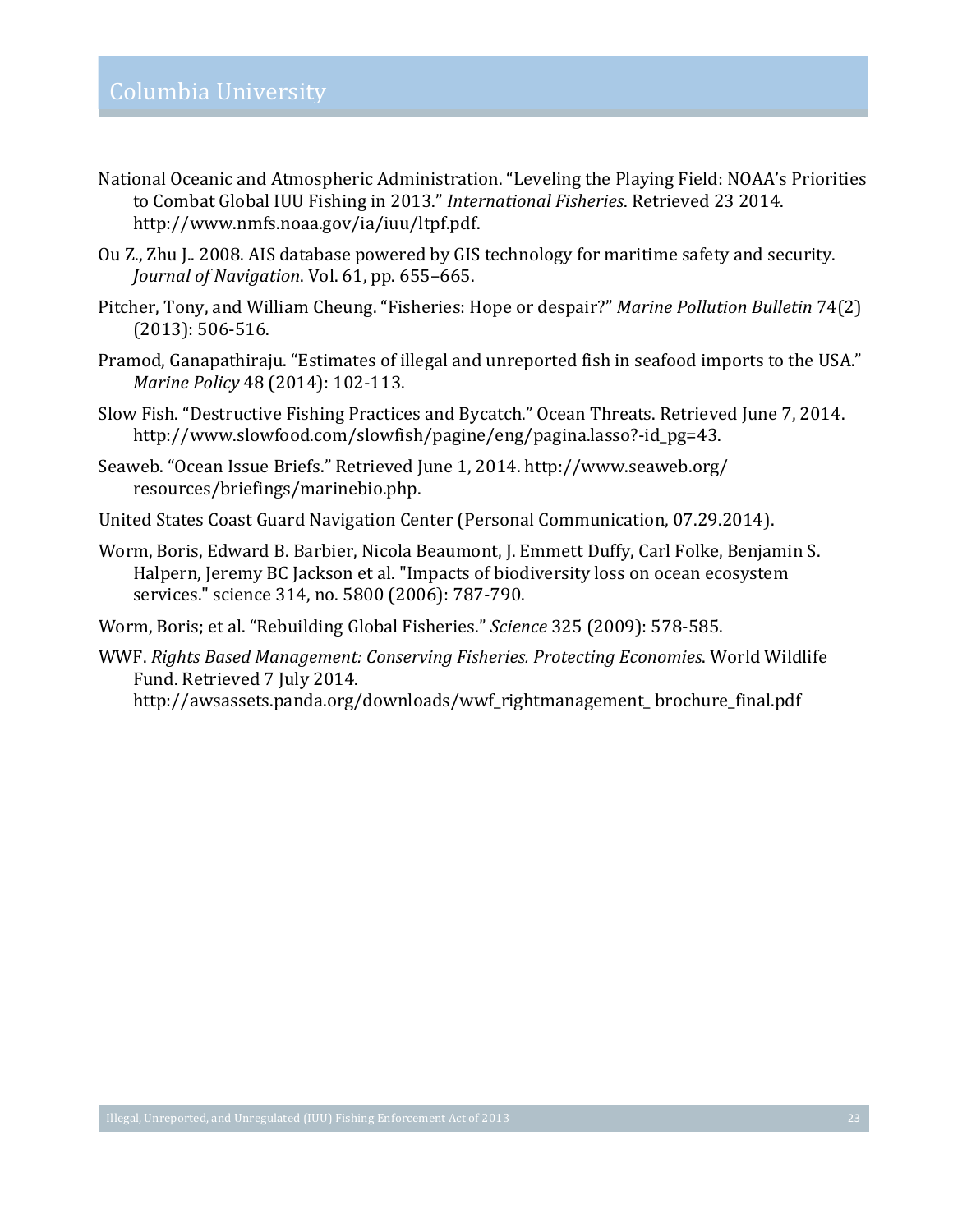## Appendix A

**Table 1:** List of acts amended by H.R. 69.

| <b>Amended Acts</b>                                                      | <b>Purpose of Act</b>                                                                                                                                                                                                                       | <b>Species covered under Act</b>                                                                                                                                         | <b>Amendments by H.R.69</b>                                                                                                                                                                                                                                                                                                                                                                                                                                                             |
|--------------------------------------------------------------------------|---------------------------------------------------------------------------------------------------------------------------------------------------------------------------------------------------------------------------------------------|--------------------------------------------------------------------------------------------------------------------------------------------------------------------------|-----------------------------------------------------------------------------------------------------------------------------------------------------------------------------------------------------------------------------------------------------------------------------------------------------------------------------------------------------------------------------------------------------------------------------------------------------------------------------------------|
| Sec.101 High<br>Seas Driftnet<br>Fishing<br>Moratorium<br>Protection Act | "A bill to prohibit the United States<br>from entering into any international<br>agreement which would prevent<br>full implementation of the United<br>Nations moratorium on large-scale<br>driftnet fishing on the high seas" (S<br>2569). | No specific species covered. The UN<br>moratorium on driftnet fishing aims<br>to protect all fish, as driftnet fishing<br>affects both target and non-target<br>species. | Adds to Section 606; Secretary and the<br>Secretary of the department in which the<br>Coast Guard is operating is responsible for<br>enforcing the High Seas Driftnet Fishing<br>Moratorium Protection Act and any Acts to<br>which Section 606 applies to; the Secretary<br>has the same means and jurisdictional<br>powers to prevent violations of the Act as<br>specified in Sections 308 through 311 of the<br><b>Magnuson-Stevens Fishery Conservation</b><br>and Management Act. |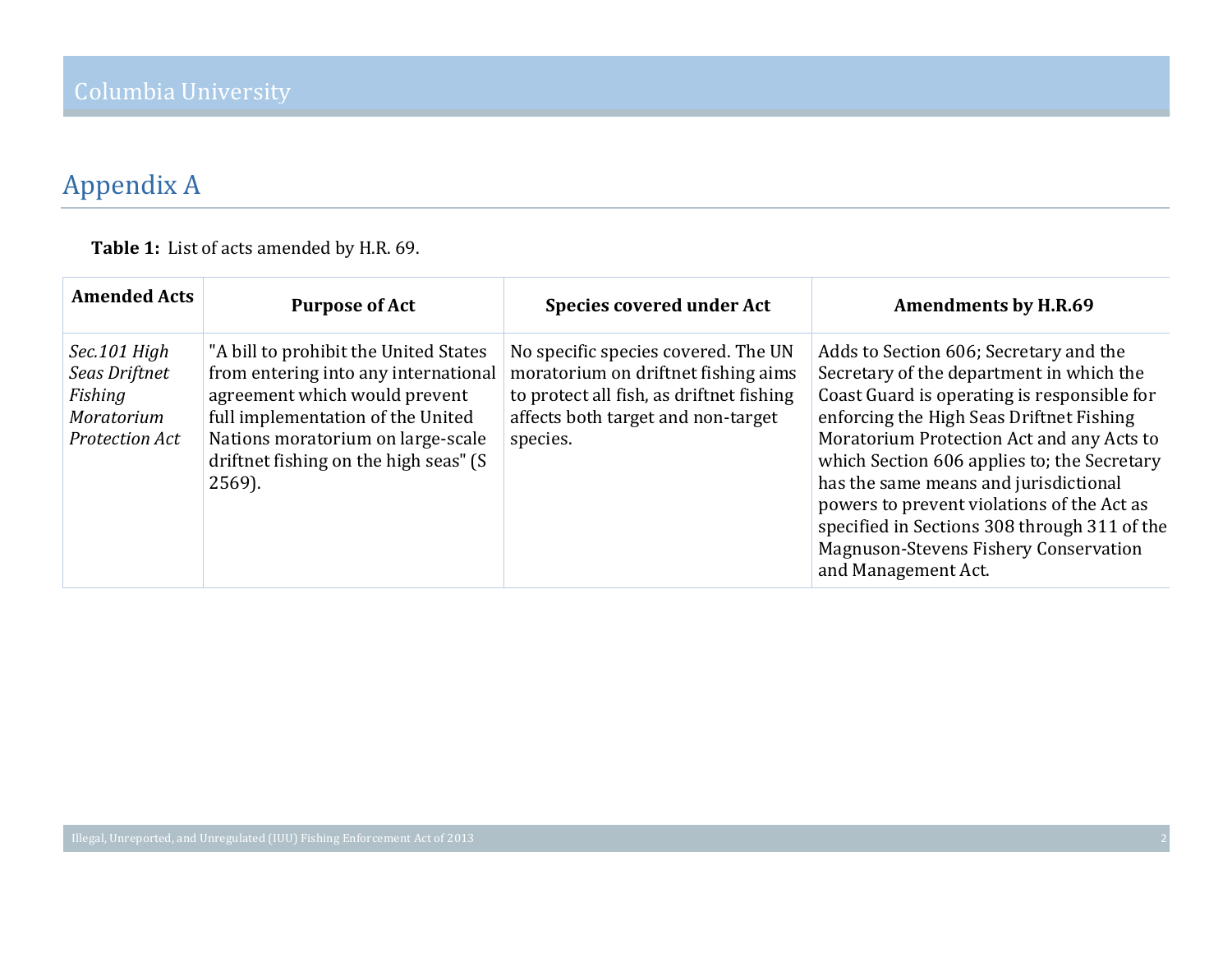| Sec. 102 High<br>Seas Driftnet<br><b>Fisheries</b><br>Enforcement<br>Act | Implemented to guarantee that the<br>U.S. comply with the UN<br>moratorium on large-scale driftnet<br>fishing and to reduce or eliminate<br>unregulated fishing practices in the<br>Central Bering Sea. | Addresses fishing in the Central<br>Bering Sea; bans U.S. and national<br>vessels from fishing in the Sea unless<br>in compliance with international<br>fishery agreements that the U.S. and<br>Russia are involved with. The<br>Enforcement Act amends the Marine<br>Mammal Protection Act of 1972 by<br>altering requirements on imports<br>from "intermediary nations" -<br>nations that 1) import yellowfin tuna<br>from countries prohibited from<br>direct imports to the U.S. and 2)<br>nations that export yellowfin tuna to<br>the U.S. (H.R. 2152). | H.R. 69 amends this Act through changes in<br>the legislative language                                                                                                                                                                                                                                                                                                                                                                   |
|--------------------------------------------------------------------------|---------------------------------------------------------------------------------------------------------------------------------------------------------------------------------------------------------|---------------------------------------------------------------------------------------------------------------------------------------------------------------------------------------------------------------------------------------------------------------------------------------------------------------------------------------------------------------------------------------------------------------------------------------------------------------------------------------------------------------------------------------------------------------|------------------------------------------------------------------------------------------------------------------------------------------------------------------------------------------------------------------------------------------------------------------------------------------------------------------------------------------------------------------------------------------------------------------------------------------|
| Sec. 103 North<br>Pacific<br>Anadromous<br>Stocks Act of<br>1992         | "To implement the Convention for<br>the Conservation of Anadromous<br>Stocks in the North Pacific Ocean,<br>signed in Moscow February 11,<br>1992" (H.R. 5796).                                         | Makes it illegal to fish for<br>anadromous fish in waters<br>designated under the Act and the<br>Convention (H.R. 5796).                                                                                                                                                                                                                                                                                                                                                                                                                                      | H.R. 69 altering Section 811 to refer to<br>Section 606 the High Seas Driftnet Fishing<br>Moratorium Protection Act, which serves as<br>the guideline on additional prohibitions<br>related to the enforcement of H.R.69.<br>Section 606 authorizes The President to<br>make use of appropriate federal resources<br>to prevent violations of the UN moratorium<br>on driftnet fishing. Amendments made to<br>606 by H.R. 69 also apply. |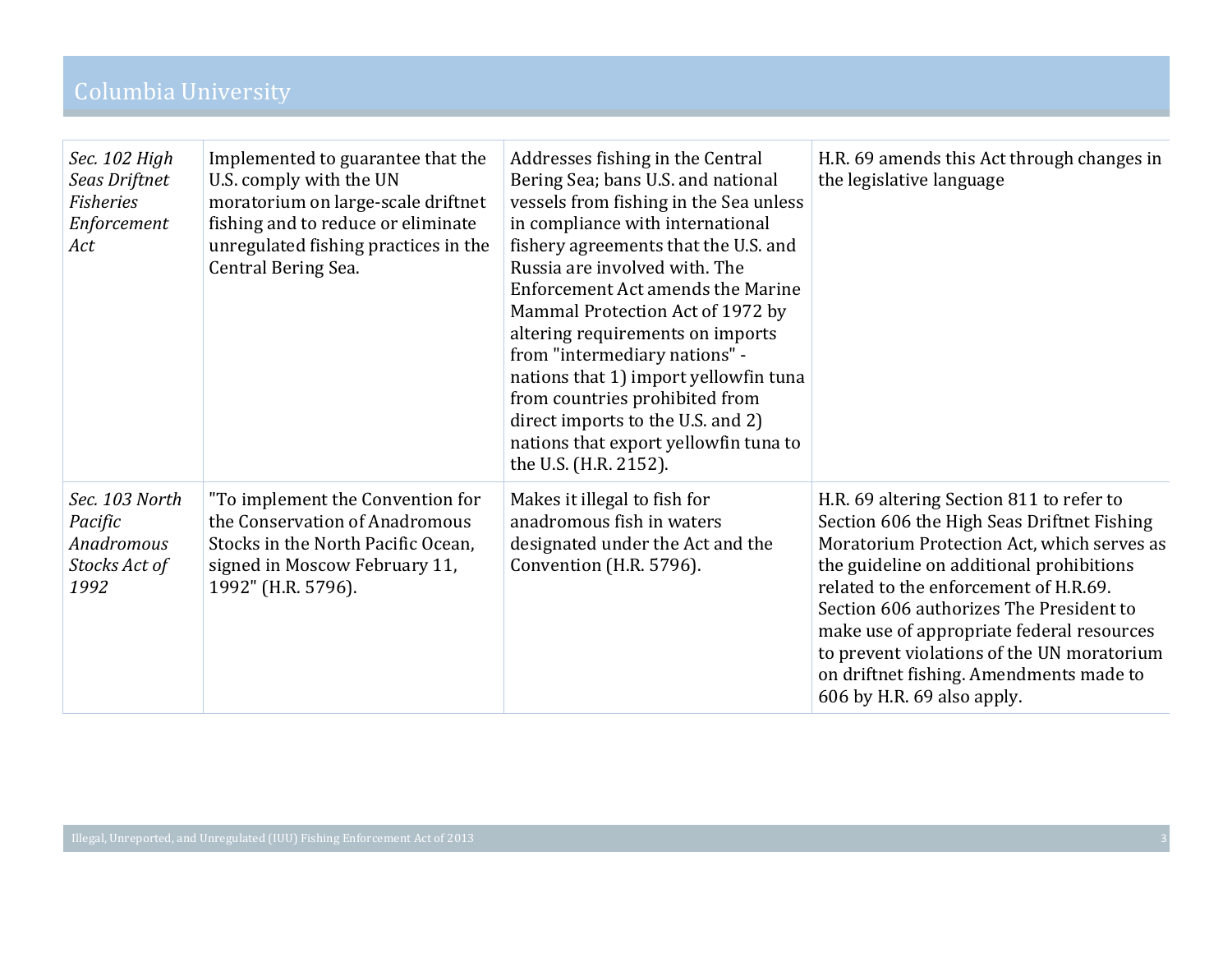| Sec. 104 Pacific<br>Salmon Treaty<br>Act of 1985.                                                     | Establish cooperation between the<br>U.S. and Canada for management,<br>research, and improvement of the<br>transboundary Pacific Salmon<br>stocks (16 U.S.C. 3631).                                                                                                                                                                                                                                                                                                                                                                  | Pacific Salmon stocks;<br>Chinook - Oncorhynchus tshawytscha<br>Chum - Oncorhynchus keta<br>Coho - Oncorhynchus kisutch<br>Pink - Oncorhynchus gorbuscha<br>Sockeye - Oncorhynchus nerka<br>Masu - Oncorhynchus masou | H.R. 69 replaces subsections (b) through (f)<br>of the Pacific Salmons Treaty Act with a<br>reference to Section 606 the High Seas<br>Driftnet Fishing Moratorium Protection Act |
|-------------------------------------------------------------------------------------------------------|---------------------------------------------------------------------------------------------------------------------------------------------------------------------------------------------------------------------------------------------------------------------------------------------------------------------------------------------------------------------------------------------------------------------------------------------------------------------------------------------------------------------------------------|-----------------------------------------------------------------------------------------------------------------------------------------------------------------------------------------------------------------------|----------------------------------------------------------------------------------------------------------------------------------------------------------------------------------|
| Sec. 105<br>Western and<br>Central Pacific<br><b>Fisheries</b><br>Convention<br>Implementation<br>Act | This Act implements the<br>Convention on the Conservation<br>and Management of Highly<br>Migratory Fish Stocks in the<br>Western and Central Pacific Ocean.<br>The purpose of the Convention is to<br>guarantee, by effective<br>management, long-term<br>conservation and sustainable<br>resource use of highly migratory<br>fish stocks in the western and<br>central Pacific Ocean in compliance<br>with the 1982 United Nations<br>Convention on the Law of the Sea<br>and the 1995 UN Fish Stocks<br>Agreement (16 U.S.C. 6901). | All fish stocks of species listed in<br>Annex 1 of the 1982 Convention,<br>except sauries (WCPFC).                                                                                                                    | Changes in legislative language; implements<br>a reference to Section 606 of the High Seas<br>Driftnet Fishing Moratorium Protection Act                                         |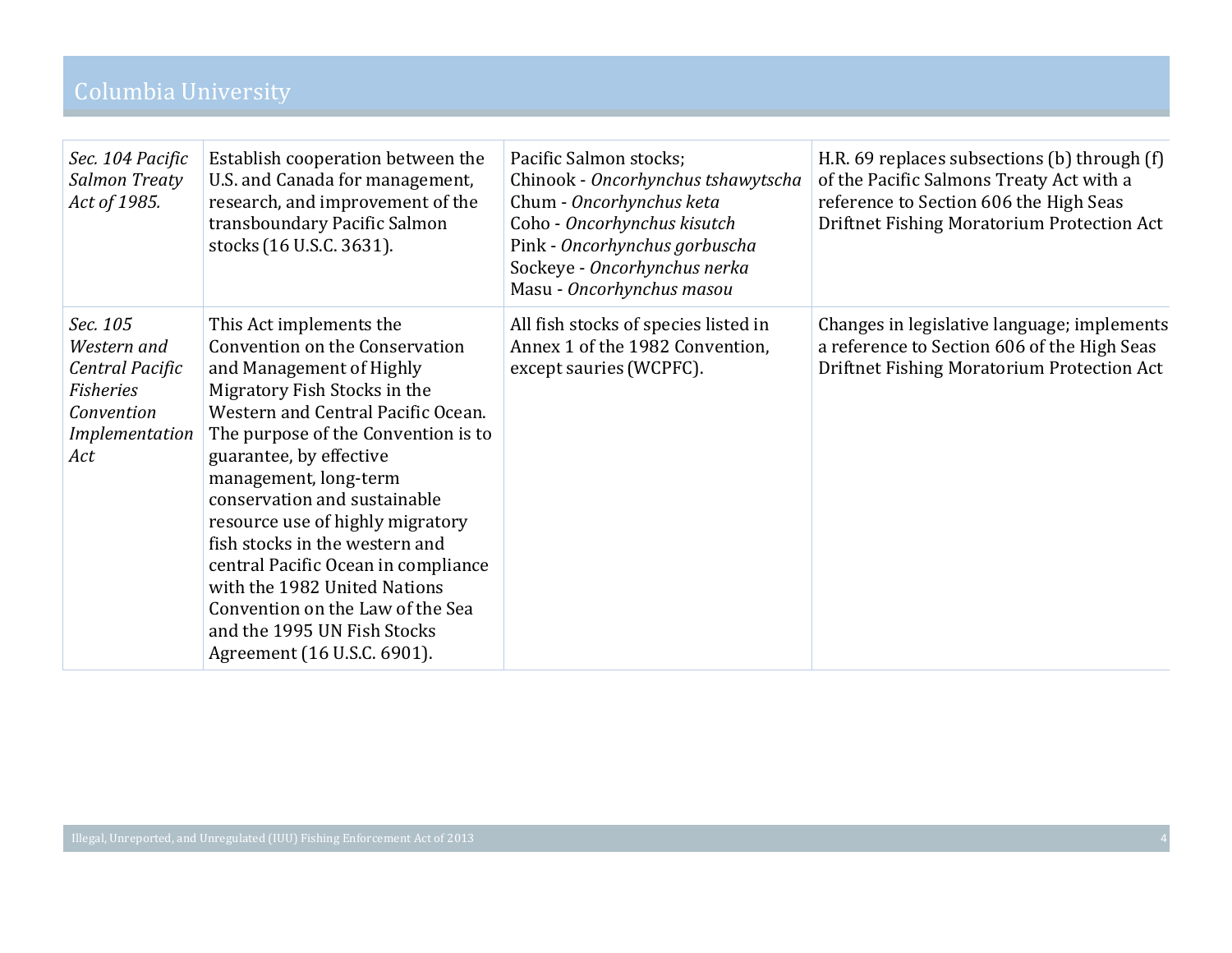| Sec. 106 South<br>Pacific Tuna Act<br>of 1988                                | "Provides for the implementation of $ $ Tuna<br>the Treaty on Fisheries Between the<br><b>Governments of Certain Pacific</b><br>Island States and the Government of<br>the United States of America, signed<br>in 1987" (16 U.S.C. 16C).                                                                                                                                                                                                    |                                   | Amendments by H.R. 69 are in the form of<br>changes in Legislative Language<br>Adds section 606 of the High Seas Driftnet<br><b>Fishing Moratorium Protection Act (see</b><br>High Seas Driftnet Fishing Moratorium<br>Protection Act above) |
|------------------------------------------------------------------------------|---------------------------------------------------------------------------------------------------------------------------------------------------------------------------------------------------------------------------------------------------------------------------------------------------------------------------------------------------------------------------------------------------------------------------------------------|-----------------------------------|----------------------------------------------------------------------------------------------------------------------------------------------------------------------------------------------------------------------------------------------|
| Sec 107.<br>Antarctic<br><b>Marine Living</b><br>Resources<br>Convention Act | "The 1982 Convention established<br>CCAMLR for the purpose of<br>protecting and conserving the<br>marine living resources in the<br>waters surrounding Antarctica. The<br>Convention is based upon an<br>ecosystem approach to the<br>conservation of marine living<br>resources and incorporates<br>standards designed to ensure the<br>conservation of populations and the<br>Antarctic marine ecosystem<br>as a whole" (16 U.S.C. 2431). | Antarctic marine living resources | Amendments by H.R. 69 are in the form of<br>changes in Legislative Language<br>Adds section 606 of the High Seas Driftnet<br><b>Fishing Moratorium Protection Act (see</b><br>High Seas Driftnet Fishing Moratorium<br>Protection Act above) |
| 108. Atlantic<br>Tunas<br>Convention Act                                     | ICCAT was established to provide<br>international cooperation and<br>recommendations to sustainably<br>manage tuna and similar species<br>(H.R. 541).                                                                                                                                                                                                                                                                                       | Tuna and tuna-like species.       | Amendments by H.R. 69 are in the form of<br>changes in Legislative Language<br>Gives authority to the Secretary of<br>Commerce to enact regulations restricting<br>trade based on Commission's<br>recommendations                            |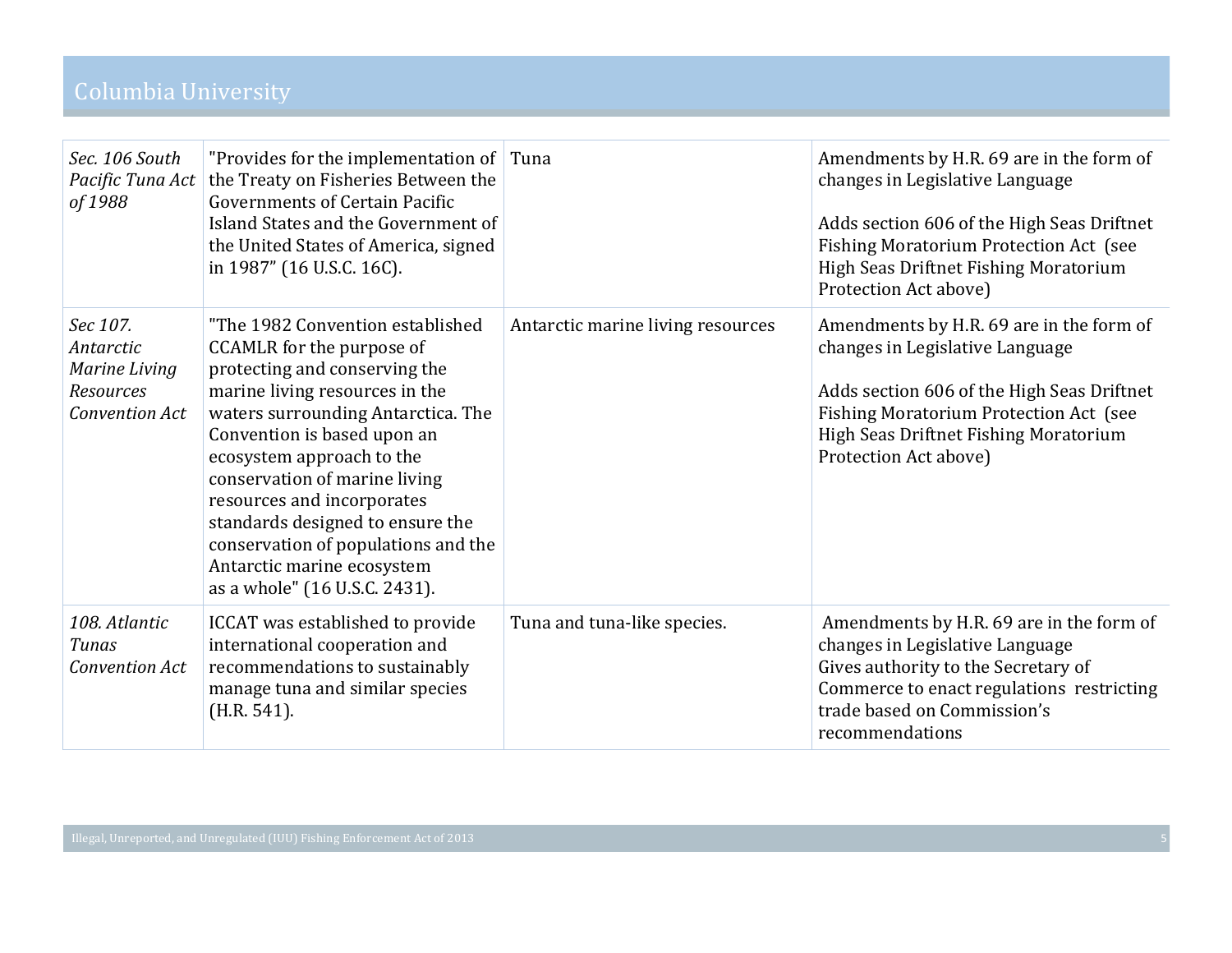| 109. High Seas<br>Fishing<br>Compliance Act<br>of 1965           | "Prohibits high seas fishing vessels<br>from harvesting operations on the<br>high seas without authorization<br>from the Secretary of Commerce.<br>Provides for notification of the flag<br>nation and investigation of a foreign<br>vessel reasonably suspected of<br>activities undermining the<br>effectiveness of international<br>conservation and management<br>measures." (H.R. 898). | No specific species covered | Establishes standards for voiding permits if:<br>"(1) any other permit or authorization<br>required for the vessel to fish is expired,<br>revoked, or suspended; or (2) the vessel is<br>no longer documented under the laws of<br>the United States or eligible for such<br>documentation." (H.R. 69). |
|------------------------------------------------------------------|----------------------------------------------------------------------------------------------------------------------------------------------------------------------------------------------------------------------------------------------------------------------------------------------------------------------------------------------------------------------------------------------|-----------------------------|---------------------------------------------------------------------------------------------------------------------------------------------------------------------------------------------------------------------------------------------------------------------------------------------------------|
| 110. Dolphin<br>Protection<br>Consumer<br><b>Information Act</b> | " establishes conditions for<br>protection of dolphins by ocean<br>vessels when harvesting tuna with<br>purse seine nets. It provides<br>labeling standards for tuna<br>products that are exported from or<br>offered for sale in the United States,<br>and it sets the penalty for<br>noncompliance" (H.R. 69).                                                                             | Dolphins                    | Adds section 606 of the High Seas Driftnet<br>Fishing Moratorium Protection Act (see<br>High Seas Driftnet Fishing Moratorium<br>Protection Act above)                                                                                                                                                  |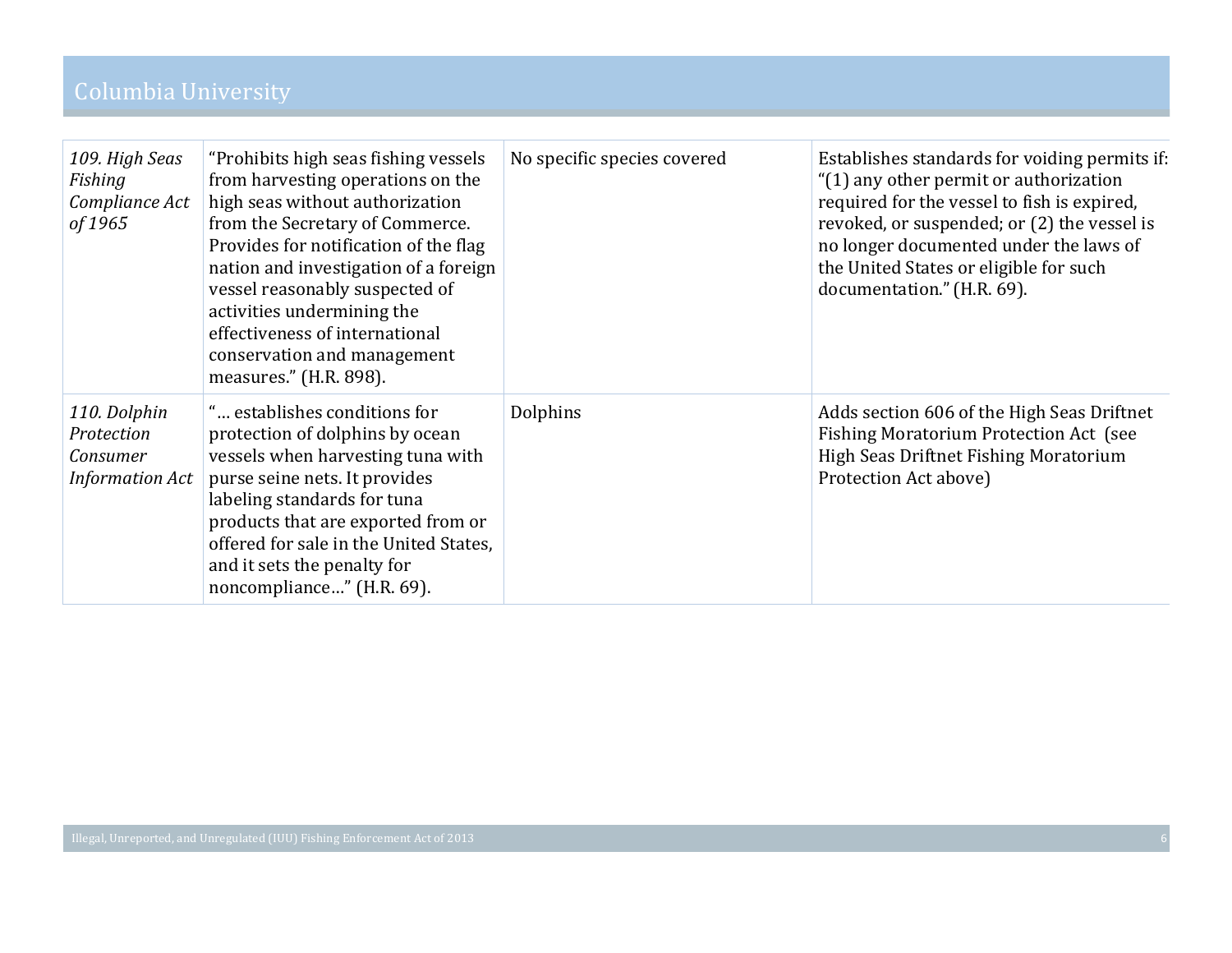| Sec. 111.<br>Northern<br>Pacific Halibut<br>Act of 1982 | "An act to give effect to the Protocol   Halibut ( <i>Hippoglossus stenolepis</i> )<br>Amending the Convention for the<br>Preservation of the Halibut Fishery<br>of the Northern Pacific Ocean and<br>Bering Sea." "An act to give effect to<br>the Protocol Amending the<br>Convention for the Preservation of<br>the Halibut Fishery of the Northern<br>Pacific Ocean and Bering Sea" (16<br>U.S.C. 10).<br>The purpose of the Convention for<br>the Preservation of the Halibut<br>Fishery of the Northern Pacific<br>Ocean and Bering Sea is "to<br>conserve, manage, and rebuild the<br>halibut stocks in the Convention<br>Area to those levels that would<br>achieve and maintain the maximum<br>sustainable yield from the fishery<br>'Convention waters' are defined as<br>the waters off the west coasts of<br>Canada and the United States." |  | Authorized officials may investigate fishing<br>vessels in addition to search and inspection.<br>Adds to the enforcement powers the ability<br>to search or inspect any facility that<br>reasonably appears to be or have been<br>employed in fish or fish product storing,<br>processing, transporting, or trading.<br>Authorized officials may inspect the records<br>of any facility described above. Authorized<br>officers may detain any shipment of fish or<br>fish products within the United States for<br>up to five days. |
|---------------------------------------------------------|---------------------------------------------------------------------------------------------------------------------------------------------------------------------------------------------------------------------------------------------------------------------------------------------------------------------------------------------------------------------------------------------------------------------------------------------------------------------------------------------------------------------------------------------------------------------------------------------------------------------------------------------------------------------------------------------------------------------------------------------------------------------------------------------------------------------------------------------------------|--|--------------------------------------------------------------------------------------------------------------------------------------------------------------------------------------------------------------------------------------------------------------------------------------------------------------------------------------------------------------------------------------------------------------------------------------------------------------------------------------------------------------------------------------|
|---------------------------------------------------------|---------------------------------------------------------------------------------------------------------------------------------------------------------------------------------------------------------------------------------------------------------------------------------------------------------------------------------------------------------------------------------------------------------------------------------------------------------------------------------------------------------------------------------------------------------------------------------------------------------------------------------------------------------------------------------------------------------------------------------------------------------------------------------------------------------------------------------------------------------|--|--------------------------------------------------------------------------------------------------------------------------------------------------------------------------------------------------------------------------------------------------------------------------------------------------------------------------------------------------------------------------------------------------------------------------------------------------------------------------------------------------------------------------------------|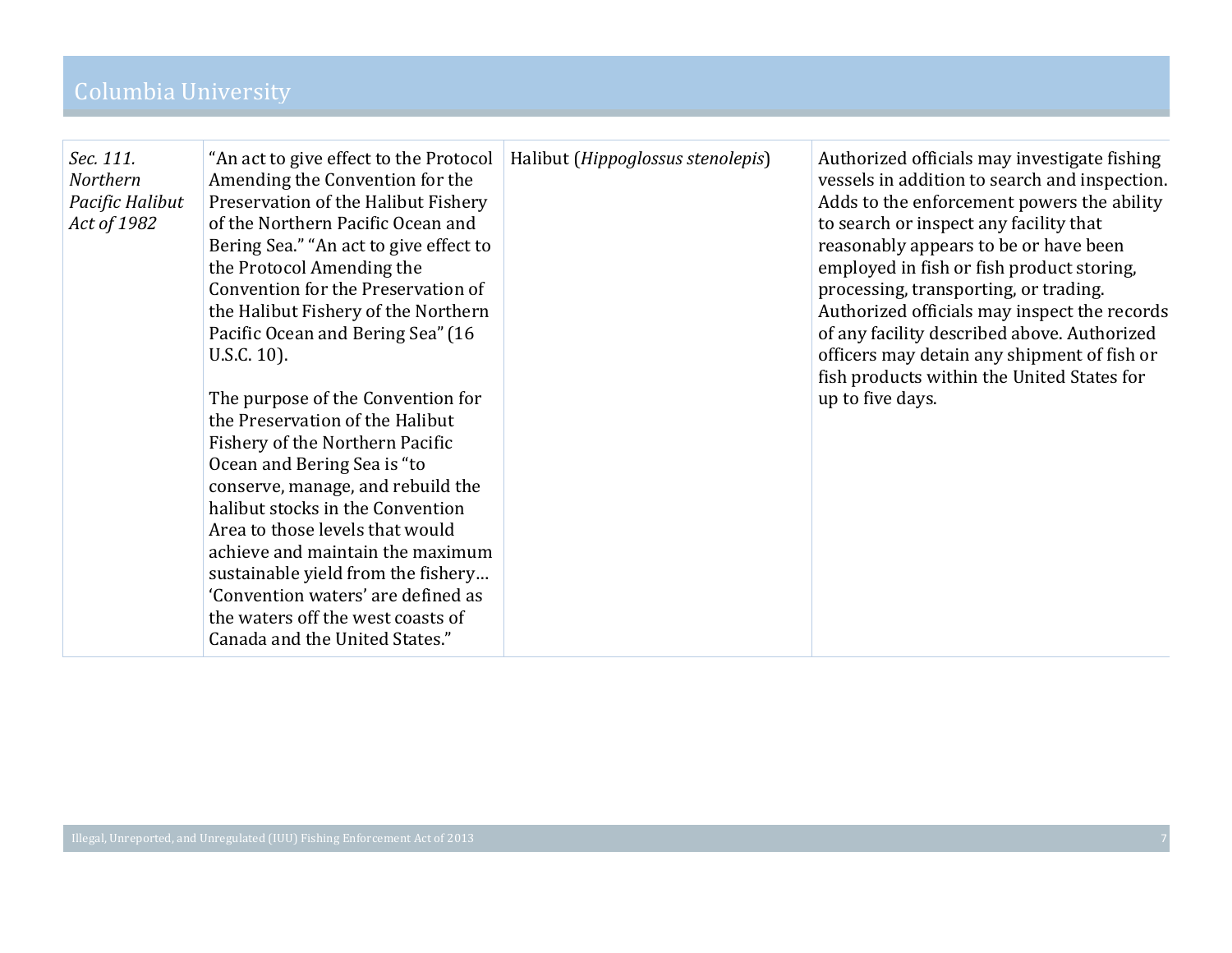|  | Sec. 112.<br><b>Northwest</b><br>Atlantic<br><b>Fisheries</b><br>Convention Act<br>of 1995 | "An act to implement the<br><b>Convention on Future Multilateral</b><br>Cooperation in the Northwest<br>Atlantic Fisheries." (H.R. 622).<br>The purpose of the Convention on<br><b>Future Multilateral Cooperation in</b><br>the Northwest Atlantic Fisheries is<br>"to promote the conservation and<br>optimum utilization of the fishery<br>resources of the Northwest Atlantic<br>area within a framework<br>appropriate to the regime of<br>extended Coastal State jurisdiction<br>over fisheries, and accordingly to<br>encourage international<br>cooperation and consultation with<br>respect to these resources" (S. 267). | Atlantic cod (Gadus morhua)<br>Haddock (Melanogrammus<br><i>aeglefinus</i> )<br>Atlantic redfish (Sebastes marinus)<br>Silver hake (Merluccius bilinearis)<br>Red hake (Urophycis chuss)<br>Pollock (Pollachius virens)<br>American plaice (Hippoglossoides<br>platessoides)<br>Witch flounder (Glyptocephalus<br>cynoglossus)<br>Yellowtail flounder (Limanda<br><i>ferruginea</i> )<br>Greenland halibut (Reinhardtius<br>hippoglossoides)<br>Roundnose grenadier (Macrourus<br>rupestris)<br>Atlantic herring (Clupea harengus)<br>Atlantic mackerel (Scomber<br>scombrus)<br>Atlantic butterfish (Peprilus<br>triacanthus)<br>River herring (Alosa<br>pseudoharengus)<br>Atlantic argentine (Argentina silus)<br>Capelin (Mallotus villosus)<br>Long-finned squid (Loligo pealei)<br>Short-finned squid (Illex illecebrosus)<br>Shrimps (Pandalus sp.) | H.R. 69 amends this act by making it illegal<br>to deny or assault an authorized officer that<br>is boarding fishing vessels to investigate.<br>It is already prohibited to deny officers<br>from boarding to search or inspect.<br>This H.R. 69 further amends this act by<br>removing the Civil Penalty, Criminal<br>Penalty, Civil Forfeiture, Disposal of Fish,<br>Enforcement, and Jurisdiction of Courts<br>sections. They are replaced with section<br>606 of the High Seas Driftnet Fishing<br>Moratorium Protection Act. |
|--|--------------------------------------------------------------------------------------------|------------------------------------------------------------------------------------------------------------------------------------------------------------------------------------------------------------------------------------------------------------------------------------------------------------------------------------------------------------------------------------------------------------------------------------------------------------------------------------------------------------------------------------------------------------------------------------------------------------------------------------|------------------------------------------------------------------------------------------------------------------------------------------------------------------------------------------------------------------------------------------------------------------------------------------------------------------------------------------------------------------------------------------------------------------------------------------------------------------------------------------------------------------------------------------------------------------------------------------------------------------------------------------------------------------------------------------------------------------------------------------------------------------------------------------------------------------------------------------------------------|-----------------------------------------------------------------------------------------------------------------------------------------------------------------------------------------------------------------------------------------------------------------------------------------------------------------------------------------------------------------------------------------------------------------------------------------------------------------------------------------------------------------------------------|
|--|--------------------------------------------------------------------------------------------|------------------------------------------------------------------------------------------------------------------------------------------------------------------------------------------------------------------------------------------------------------------------------------------------------------------------------------------------------------------------------------------------------------------------------------------------------------------------------------------------------------------------------------------------------------------------------------------------------------------------------------|------------------------------------------------------------------------------------------------------------------------------------------------------------------------------------------------------------------------------------------------------------------------------------------------------------------------------------------------------------------------------------------------------------------------------------------------------------------------------------------------------------------------------------------------------------------------------------------------------------------------------------------------------------------------------------------------------------------------------------------------------------------------------------------------------------------------------------------------------------|-----------------------------------------------------------------------------------------------------------------------------------------------------------------------------------------------------------------------------------------------------------------------------------------------------------------------------------------------------------------------------------------------------------------------------------------------------------------------------------------------------------------------------------|